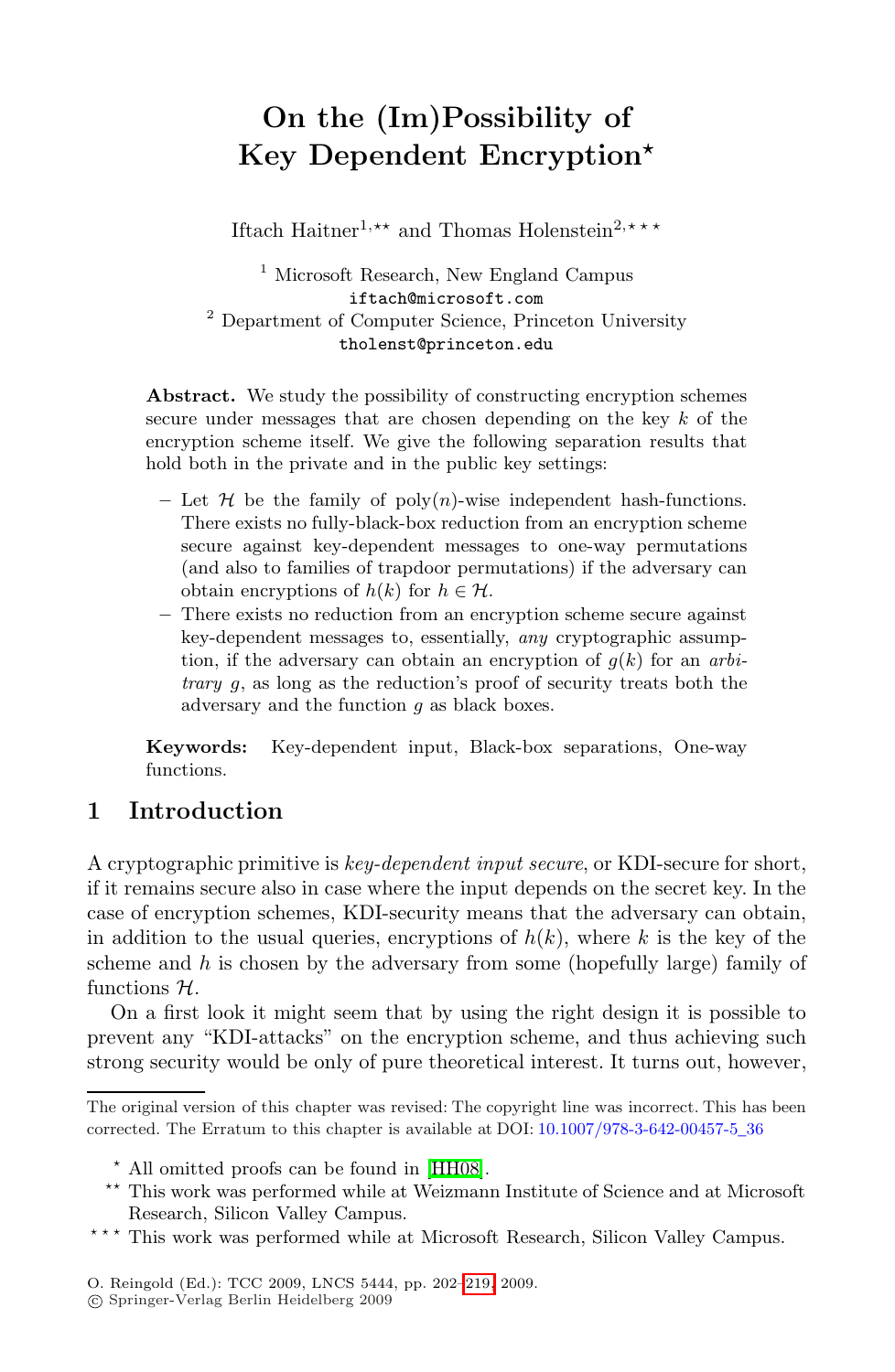that such attacks might "naturally" arise when considering complex systems. For instance, in the BitLocker disk encryption utility (used in Windows Vista), the disk encryption key can end up being stored on the disk and thus encrypted along with the disk contents. For more details on the importance of KDI-security, see **BHHO08** and references within.

In this work we study the possibility of obtaining such an encryption scheme both from one-way functions and from other hardness assumptions. In particular, we exclude different types of reductions from a KDI-secure encryption scheme to different hardness assumption. Intuitively, a black-box reduction of a primitive P to a primitive  $Q$  is a construction of P out of  $Q$  that ignores the internal structure of the implementation of  $Q$  and just uses it as a "subroutine" (i.e., as a black box). The reduction is  $fully\text{-}black\text{-}box$  (following  $\boxed{\text{RTV04}}$  $\boxed{\text{RTV04}}$  $\boxed{\text{RTV04}}$ ) if the proof of security (showing that an adversary that breaks the implementation of P implies an adversary that breaks the implementation of  $Q$ ) is also black-box (i.e., the internal structure of the adversary that breaks the implementation of P is ignored as well).

Our first result shows that there is no fully-black-box reduction from KDIsecure encryption schemes to one-way permutations, even if the KDI-security is only against the relatively small class of  $poly(n)$ -wise independent hashfunctions. When considering reduction from a KDI-secure encryption scheme, it is natural to ask whether the proof of security accesses the challenge function h in a black-box manner as well. Our second result, however, shows that under this restriction essentially no hardness assumption implies a KDI-secure encryption scheme.

### **1.1 Related Work**

KDI security. The development of encryption secure against key-dependent inputs started by the works of Abadi and Rogaway [\[A](#page-15-2)R02]. They studied formal security proofs for cryptographic protocols (as described by [\[DY](#page-15-3)83]), and showed that these imply security by a reduction, as long as no key-cycles exist in the protocol, i.e., there is a partial order  $\preceq$  on the keys exists such that a message depending on  $k_1$  would only be encrypted with  $k_2$  if  $k_1 \leq k_2$ . Since this is a restriction (even though it may be a very natural one), the community became aware that it would be desirable to create encryption schemes that provide security even in the existence of such key cycles. Consequently, Black, Rogaway, and Shrimpton [BR[S0](#page-15-4)2] define the (possibly stronger) notion of KDI-security for symmetric encryption schemes, and show how to obtain this notion in the random-oracle model. In such a scheme, an adversary can obtain encryptions of  $h(k)$  under the key k, where h is given as a circuit to an encryption oracle. Such a scheme implies the security of the scheme under cycles as well. Independently of [BR[S0](#page-15-4)2], a notion of circular security has been defined by Camenisch and Lysyanskaya [C[L01\]](#page-15-5), considering asymmetric encryption schemes as well.

Recently, Halevi and Krawczyk [\[HK0](#page-16-1)7] generalized the notion of KDI-security to other cryptographic primitives, such as pseudorandom functions. They also coined the name KDI for this sort of security (previously, it was named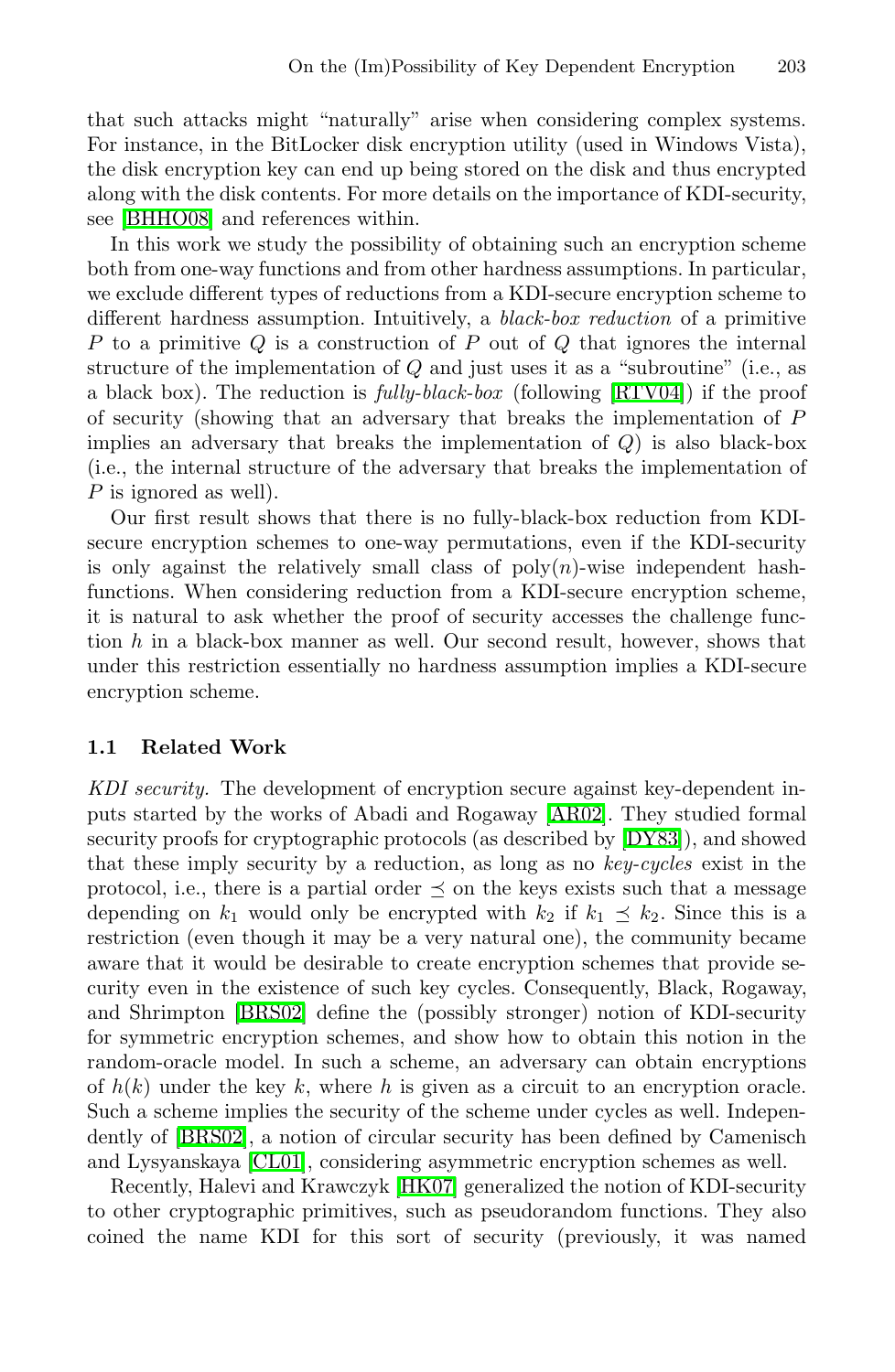key-dependent message security). Their results in this setting are mainly for the construction of pseudorandom functions. In addition, **HK07** shows that a deterministic encryption scheme cannot be KDI-secure. Independently and concurrently of **HK07**, Hofheinz and Unruh **HU08** provided private-key encryption schemes secure under a limited class of KDI-attacks. The main limitation of their work is that the scheme only remains secure as long as  $h(k)$  is significantly shorter than the key; also, after every application of the encryption scheme the key is updated. This makes the construction insufficient for the initial motivation of allowing key cycles in cryptographic protocols. Very recently, Boneh et al. [\[BHH](#page-15-1)O08] presented a public-key encryption scheme that is KDI-secure (assuming that the DDH assumption holds) against the family of affine transformations over the messages' domain. Their system remains secure also when key-cycles are allowed.

Black-box impossibility results. Impagliazzo and Rudich  $\overline{IR89}$  $\overline{IR89}$  $\overline{IR89}$  showed that there is no black-box reduction of key-agrement to one-way permutations and additional work in this line followed (cf.,  $\boxed{\text{GKM}^+00}$  $\boxed{\text{GKM}^+00}$  $\boxed{\text{GKM}^+00}$ , [Rud88](#page-16-4), [Si](#page-16-5)m98). Kim, Simon and Tetali [\[KST99\]](#page-16-6) initiated a new line of impossibility results, by providing a lower bound on the *efficiency* any black-box reduction of universal one-way hash functions to one-way permutations, substantial additional work in this line followed (cf., [GG[KT05,](#page-15-7) [HH](#page-15-8)RS07, [HK05,](#page-15-9) [W](#page-16-7)ee07]). Dodis et al. [DO[P05\]](#page-15-10) (and also  $H_0$ [068]) give a black-box separation of a similar flavor to the one given in Theorem  $\mathbb{Z}$  in the sense that it excludes a large family of hardness assumptions.

### **1.2 Contributions of This Paper**

In this paper we give two impossibility results for security proofs of constructions of KDI-secure private-key encryption schemes. However, since every public-key encryption scheme can be also viewed as a private-key scheme (i.e., both parties use the same private/public key), our impossibility results immediately extend to the public-key case. Our first result isablack-box separation of KDI encryption scheme from one-way permutations and from (even enhanced) family of trapdoor permutations.

**Theorem 1.** Let (Enc, Dec) be an encryption scheme that is fully-black-box constructed from one-way permutations. Then there exists an efficient family H of  $\text{poly}(n)$ -wise independent hash functions such that the following holds: there exists no black-box reduction from breaking the KDI-security of (Enc, Dec) against H to inverting one-way permutations. Furthermore, the above holds also with respect to (enhanced) families of trapdoor permutations.

For our second result, we assume that the challenge function itself under which the scheme should be KDI-secure is treated by the proof of security as a black box. Moreover, the proof of security does not forward an access to the challenge function to a "third party". We call such a reduction *strongly-black-box*.

**Theorem 2 (informal).** There exists no reduction with strongly-black-box proof from the KDI-security of an encryption scheme to the security of "any cryptographic assumption".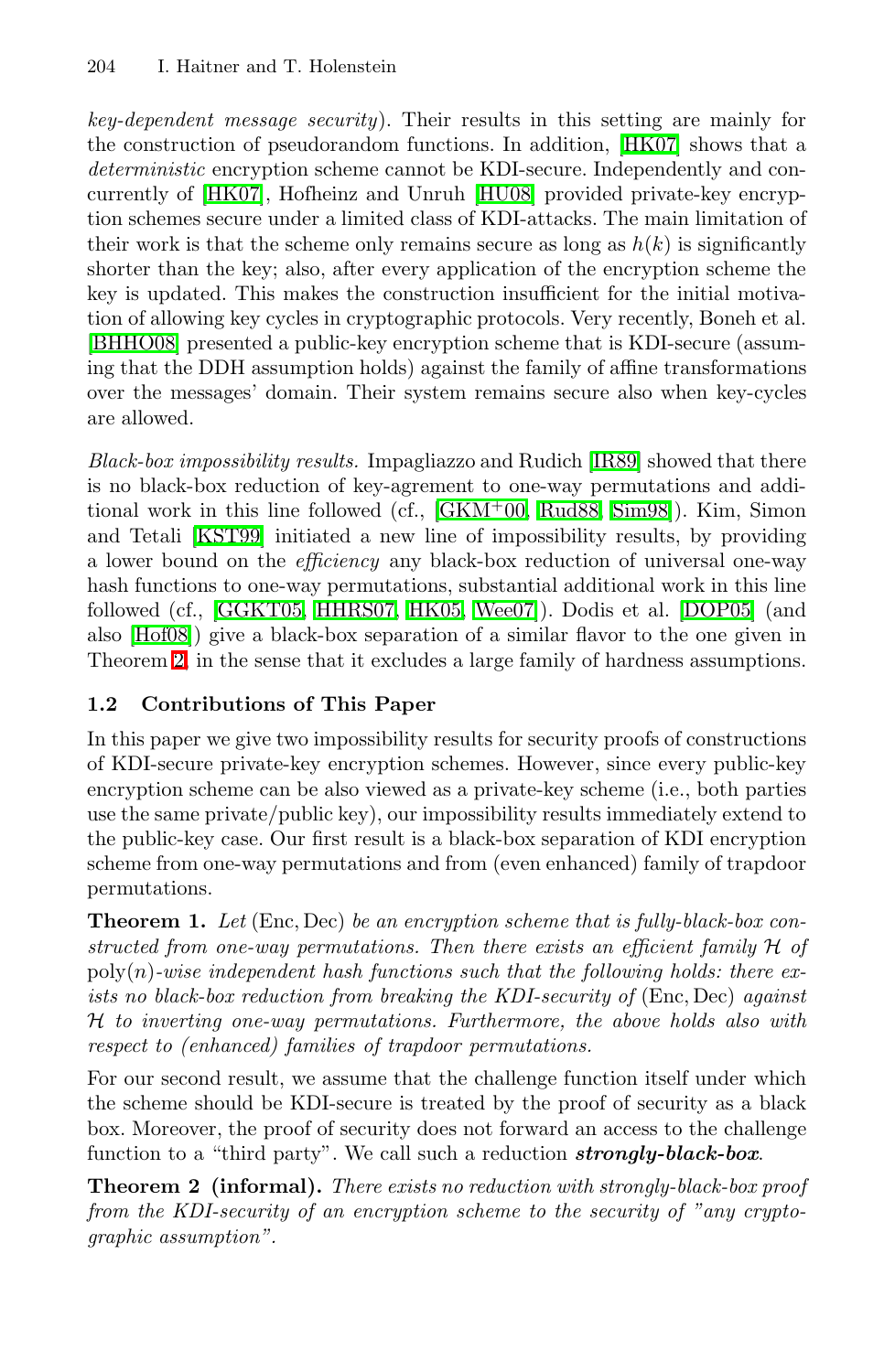We stress that the construction of the encryption scheme considered in Theorem  $\overline{2}$  can be arbitrary. The formal statement of Theorem  $\overline{2}$  is given in Section  $\overline{4}$  $\overline{4}$  $\overline{4}$ .

### **1.3 Interpretation of Our Results**

So what should we think on the possibility of building KDI-secure encryption scheme given the above negative results? Let us start with Theorem  $\mathbb{I}$  and let's first consider the fully-black-box restrictions. We remark that while quite a few black-box impossibility results of these types are known (see Section  $\boxed{1, 1}$ ), there is not even a single known example where we have an impossibility result of the type given in Theorem  $\mathbb{I}$  and yet a "non-black-box" reduction was found. We also remark that the reductions given in **BHHO08**, **HK07**, **HU08** are fullyblack-box. The second issue is that we only rule out security against poly-wise independent hash function, where the value for "poly" is determined as a function of the encryption scheme. It seems, however, that in most settings one cannot limit the power of the queries used in the KDI attack (but merely assume that these functions should be efficiently computable). Typically, when designing an encryption scheme, the exact configuration of each of the systems in which the scheme is going to be used is unknown. These configurations, however, determine the challenge functions "used" in the KDI attacks.

In Theorem [2](#page--1-0) we consider arbitrary constructions, but require only black-box access to the challenge functions. This additional restriction actually reflects three separate restrictions. The first is that the proof has only input/output access to the challenge function, the second is that the challenge function cannot be assumed to be efficient, and the third is that the reduction "knows" all the queries made to the challenge functions (we force the last restriction by disallowing the reduction to give a third party an handle to the challenge function). While the first two restrictions seem to be a real limitation on the generality of our second result, the third restriction is harmless in most settings. In particular, this is the case where the hardness assumption does not accept (even implicitly) handler to functions. This list includes all the "non-interactive hardness assump-tions" such as one-way functions, factoring, DDH etc.<sup>[2](#page--1-5)</sup>

### **1.4 Our Technique**

In the proof of both our results, we are using the same oracle, Breaker, that helps us to break the KDI-security of every encryption scheme. Let (Enc, Dec) be some fixed encryption scheme. On input  $(h, c)$ , where h is some length doubling

 $^{\rm 1}$  The superiority of non-black-box techniques was demonstrated by Barak [\[Bar01\]](#page-15-11) in the settings of zero-knowledge arguments for NP. In these settings, however, the black-box access is to the, possibly cheating, verifier and not to any underlying

primitive.  $^{\rm 2}$  The only exception we could think of for a reduction that benefits from passing the handler to the challenge function to a third party, is a reduction from one KDIsecure encryption scheme B to another KDI-secure encryption scheme A. In such a reduction, the security proof of scheme  $B$  typically forwards the challenge function to the security proof of scheme A.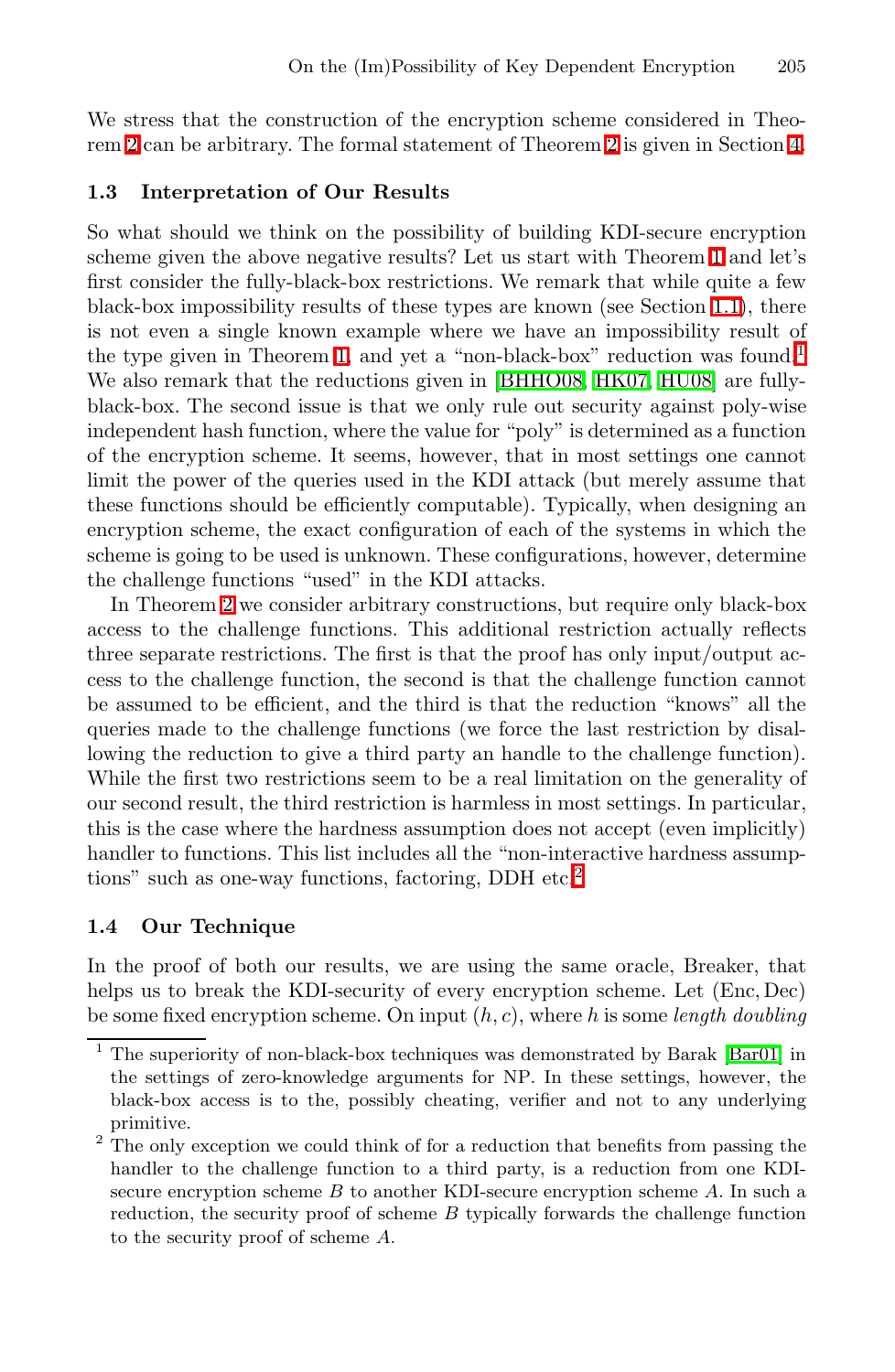function and  $c$  is a ciphertext, Breaker considers all possible keys, and returns the first key k for which  $Dec(k, c) = h(k)$ , or  $\perp$  if no such key exists. It is not hard to see that  $(Enc, Dec)$  is not KDI-secure, with respect to  $h$ , in the presence of Breaker. Therefore, our impossibly results follow if Breaker does not help to violate the underlying hardness assumption. For this, we need to assume that Breaker is only called with functions  $h$  that are chosen uniformly from the respective set of challenge functions. We ensure this by restricting the functions  $h$ for which Breaker performs the above computation to one that is randomly chosen (and then give the adversary access to it). Under this restriction, we manage to prove that Breaker does not help in breaking the assumption. Proving this is our main technical contribution (note that Breaker cannot be implemented efficiently) and we prove it differently in each of our separation results.

One-way permutations. Let  $\pi$  be a random permutation and let  $(Dec^{\pi}, Enc^{\pi})$  be a candidate of a KDI-secure encryption scheme given  $\pi$  as the one-way permutation. We find a polynomial  $p(n)$  (which depends on Dec and Enc) and use a family of length-doubling  $p(n)$ -wise independent hash-functions as the challenge functions. Imagine now that a call of A to Breaker helps A to invert  $\pi$ . Then, the behavior of Breaker must be very different for a large number of potential preimages of y, as otherwise the call gave roughly no information about the preimage of y. We show, however, that for all but a negligible fraction of the functions  $h$ , the behavior of Breaker will be the same for most possible preimages of  $y$ , no matter how the ciphertext is chosen.

Arbitrary assumptions. In this we use the family of all length-doubling functions as the challenge functions. The idea is that for a random  $h$  in the family, all calls to Breaker (done outside of the KDI game) are very likely to be answered with ⊥. The reason is that for a fixed  $k \in \{0,1\}^t$ , the probability that  $\text{Dec}(k, c) = h(k)$ is roughly  $2^{-2t}$ . This somewhat naive intuition is actually false, as it can fail in the following way: A picks a key k' itself, queries  $h(k')$ , encrypt this with  $k'$ itself, and gives the resulting ciphertext to Breaker. We prove, however, that this is essentially the only way in which the above intuition fails. Thus, instead of calling Breaker,  $A$  can as well check the keys on which  $h$  was previously queried, which can be done efficiently. We conclude that if there is a reduction with strongly-black-box proof of security from a KDI encryption scheme to a given hardness assumption, then the hardness assumption is false.

# **2 Preliminaries**

### **2.1 Notation**

We denote the concatenation of two strings x and y by  $x \circ y$ . If X is a random variable taking values in a finite set U, then we write  $x \leftarrow U$  to indicate that x is selected according to the uniform distribution over  $U$ . We often use probabilities where we choose an oracle  $\pi$  from some uncountable set of oracles at random. It is possible to defined these using Lebesgue measure and an appropriate mapping of oracles to  $[0, 1)$ .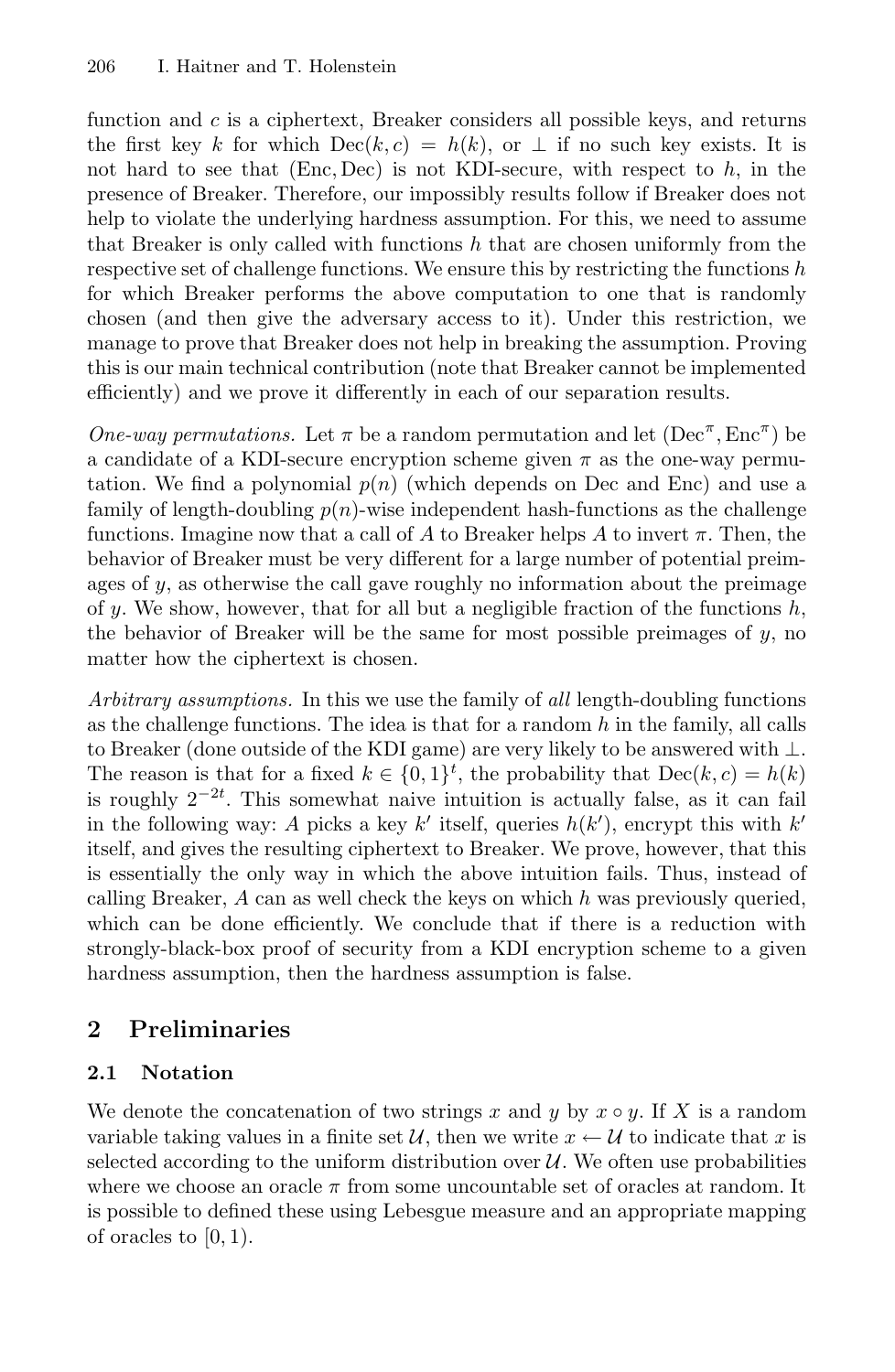### **2.2 Many-Wise Independence**

We use standard facts on s-independence, as well as the following upper bound on the probability that many s-wise independent events occur, where each event has low probability.<sup>[3](#page--1-4)</sup>. The proof is omitted in this version.

**Lemma 1.** For  $s, V \in \mathbb{N}$  let  $B_1, \ldots, B_V$  be s-wise independent Bernoulli random variables with  $Pr[B_i = 1] \leq \frac{1}{V}$ . If  $\alpha > s$ , then  $Pr[\sum_{i=1}^{V} B_i \geq \alpha] < \frac{\log(V)}{\alpha^{s-1}}$ .

### **2.3 Encryption Schemes and KDI Security**

We define a (private-key) encryption scheme as a pair of an encryption and a decryption algorithm (Enc, Dec). On security parameter  $n$ , the encryption algorithm Enc gets as input a key of length  $t(n)$  and a message of length m, and outputs a ciphertext of length  $\ell(n, m)$ . The decryption algorithm Dec, gets a key and a ciphertext and outputs the message. Informally, an encryption scheme (Enc, Dec) is KDI-secure against a family of functions  $\mathcal{H} \subseteq \{h : \{0,1\}^t \to$ {0, 1}<sup>∗</sup>}, if no efficient adversary can distinguish between an oracle that correctly returns an encryption of  $h(k)$ , given input h, and one that returns an encryption of the all zero string of the same length. Note that if  $H$  contains functions that map to constants, plain-text queries can be obtained as well.

**Definition 1 (KDI-security).** Given an encryption scheme (Enc, Dec) and a key of length t, let  $Q^{\text{Enc},k}$  [resp.  $\widetilde{Q}^{\text{Enc},k}$ ] be an algorithm that gets as input a function  $h: \{0,1\}^t \mapsto \{0,1\}^{m(t)}$ , and returns  $\text{Enc}(k, h(k))$  [resp.  $\text{Enc}(k, 0^{m(t)})$ ] (if the schemes is randomized, it returns a random encryption). We say that (Enc, Dec) is KDI-secure for a class of functions  $H$ , if

$$
\Big|\mathsf{Pr}_{k\leftarrow \{0,1\}^{t(n)}}[\mathsf{A}^{Q^{\text{Enc},k}}(1^n) = 1] - \mathsf{Pr}_{k\leftarrow \{0,1\}^{t(n)}}[\mathsf{A}^{\widetilde{Q}^{\text{Enc},k}}(1^n) = 1]\Big|
$$

is negligible for every efficient algorithm A that only queries functions in  $\mathcal{H}$ .

### **2.4 Cryptographic Games**

For reductions that treat the family  $H$  of query-functions as black-box, we are able to prove a very strong impossibility result. In this case, we show that essentially no cryptographic assumption is sufficient to guarantee the KDI-security of the scheme. In order to do this, we first define the set of cryptographic assumptions we consider  $\sqrt{5}$  $\sqrt{5}$  $\sqrt{5}$  For the sake of readability, however, we will not try to be as

<sup>&</sup>lt;sup>3</sup> The usual bounds seem not strong enough in our setting, as they focus on the range where the probability of a single event is constant. Here, the probability of a single

event decreases as the number of events increases, and we use a different bound. <sup>4</sup> In some definitions, a private-key encryption scheme also includes a key-generation algorithm "Gen". We omit this since we are not concerned by polynomial factors, and in this case one can simply take the random-coins used by Gen as the private

 $^5$  We remark that definitions of similar spirit to the one below were previously used  $^5$ in [\[DOP05,](#page-15-10) [Hof08\]](#page-16-8).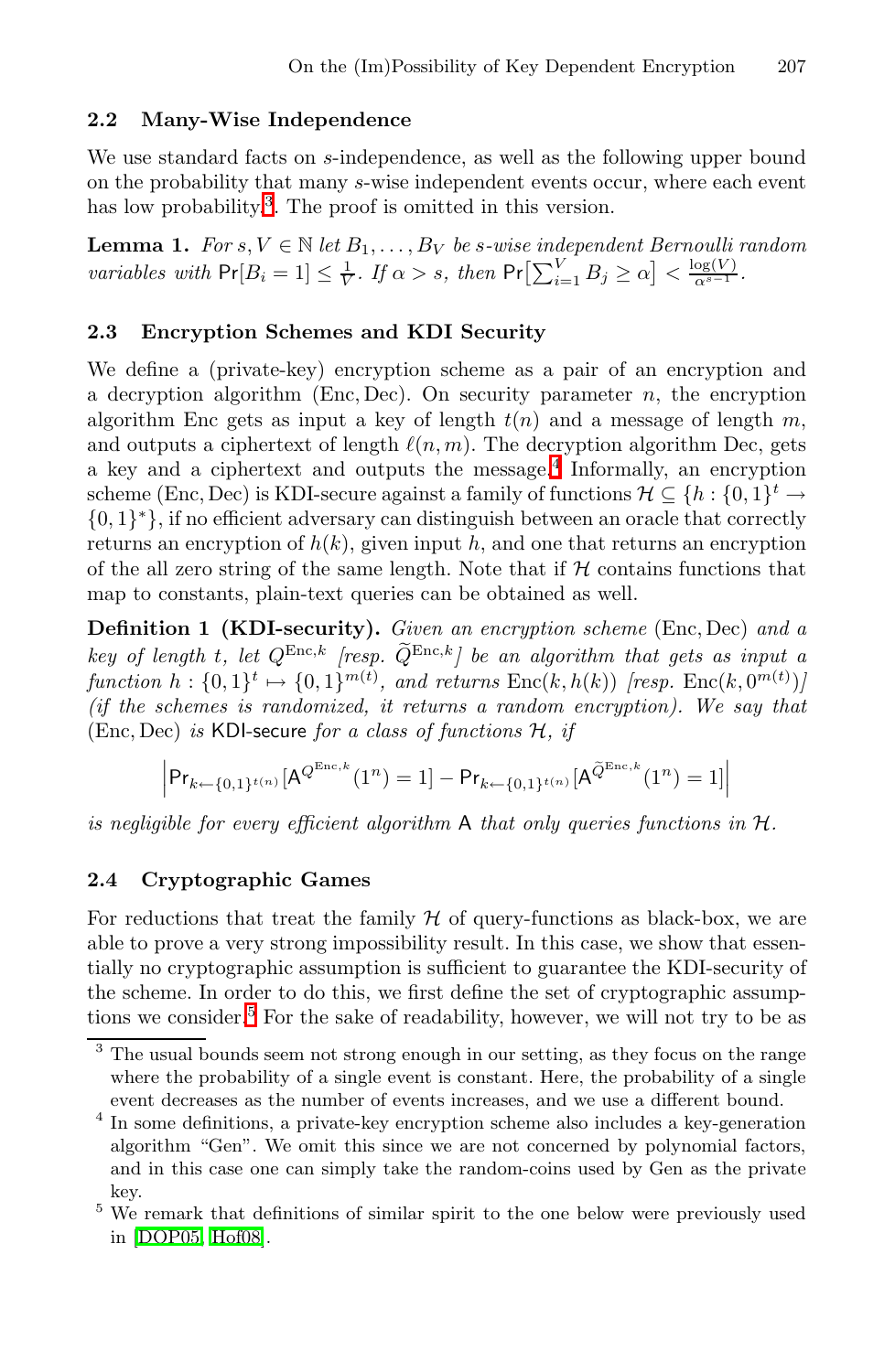general as possible here. Yet, as far as we can see our definition still captures all natural hardness assumptions.

**Definition 2 (cryptographic games).** A cryptographic game is a (possibly inefficient) random system  $\Gamma$  that on security parameter n interacts with an attacker A and may output a special symbol win. In case  $\Gamma(1^n)$  outputs this symbol in an interaction with  $A(1^n)$ , we say that  $A(1^n) \leftrightarrow \Gamma(1^n)$  wins. The game is secure if  $Pr[A(1^n) \leftrightarrow \Gamma(1^n)$  wins is negligible for all PPT A, where the probability is over the randomness of  $A$  and  $\Gamma$ .

Examples: One might define the security of a one-way function f by the following game. On security parameter n, the system  $\Gamma$  selects a random  $x \in \{0,1\}^n$  and sends  $y = f(x)$  to the adversary.  $\Gamma$  outputs win if A outputs  $x' \in f^{-1}(y)$ .

To define the DDH hardness assumption one needs a bit more work.<sup><sup>[6](#page--1-7)</sup></sup> On security parameter n, the system  $\Gamma$  expects first a sequence of at least n ones, we denote the actual number received by  $\alpha$ . The system  $\Gamma$  then sends A a description of an appropriately chosen group  $\langle g \rangle$  of order  $\Omega(2^n)$  and the generator g, as well as  $\alpha$  randomly chosen triples  $(g^{x_i}, g^{y_i}, g^{z_i})$ , where  $z_i = x_i y_i$  or a uniform random element, each with probability  $\frac{1}{2}$ . The attacker A wins, if the number of instances where he incorrectly predicts whether  $z_i$  was chosen independently of  $x_i$  and  $y_i$ , is at most  $\frac{\alpha}{2} - \alpha^{2/3}$ . Using [UK07], Theorem 1], one can now show that winning the above is equivalent to the DDH assumption, we omit the details in this version.

### **2.5 Black-Box Reductions**

A reduction from a primitive  $P$  to a primitive  $Q$  consists of showing that if there exists an implementation C of Q, then there exists an implementation  $M_C$ of P. This is equivalent to showing that for every adversary that breaks  $M_C$ , there exists an adversary that breaks C. Such a reduction is semi-black-box if it ignores the internal structure of Q's implementation, and it is fully-black-box (using the terminology of [R[TV0](#page-16-0)4]) if it also has black-box proof of security. That is, the adversary for breaking Q ignores the internal structure of both Q's implementation and of the (alleged) adversary breaking P. The following definition expands the above general discussion for the case of a fully-black-box reduction of a KDI-secure encryption scheme from a one-way permutation.

**Definition 3 (fully-black-box reduction).** A fully-black-box reduction of a KDI-secure encryption scheme from a one-way permutation consists of polynomial-time oracle-aided algorithms  $(\text{Enc}^{(\cdot)}, \text{Dec}^{(\cdot)})$  and a polynomial-time oracle-aided adversary  $A_{\text{OWP}}^{(+)}$ , such that the following hold:

- $-$  If f is a permutation, then  $(\text{Enc}^f, \text{Dec}^f)$  is an encryption scheme.
- **–** For any (possibly unbounded) AKDI that breaks the KDI-security of the encryption scheme,  $A_{\text{OWP}}^{f, A_{\text{KDI}}}$  inverts the permutation with non-negligible probability.

The same argument can be applied for many other assumptions, but we refrain from formalizing this in order no to get bogged down in unrelated details.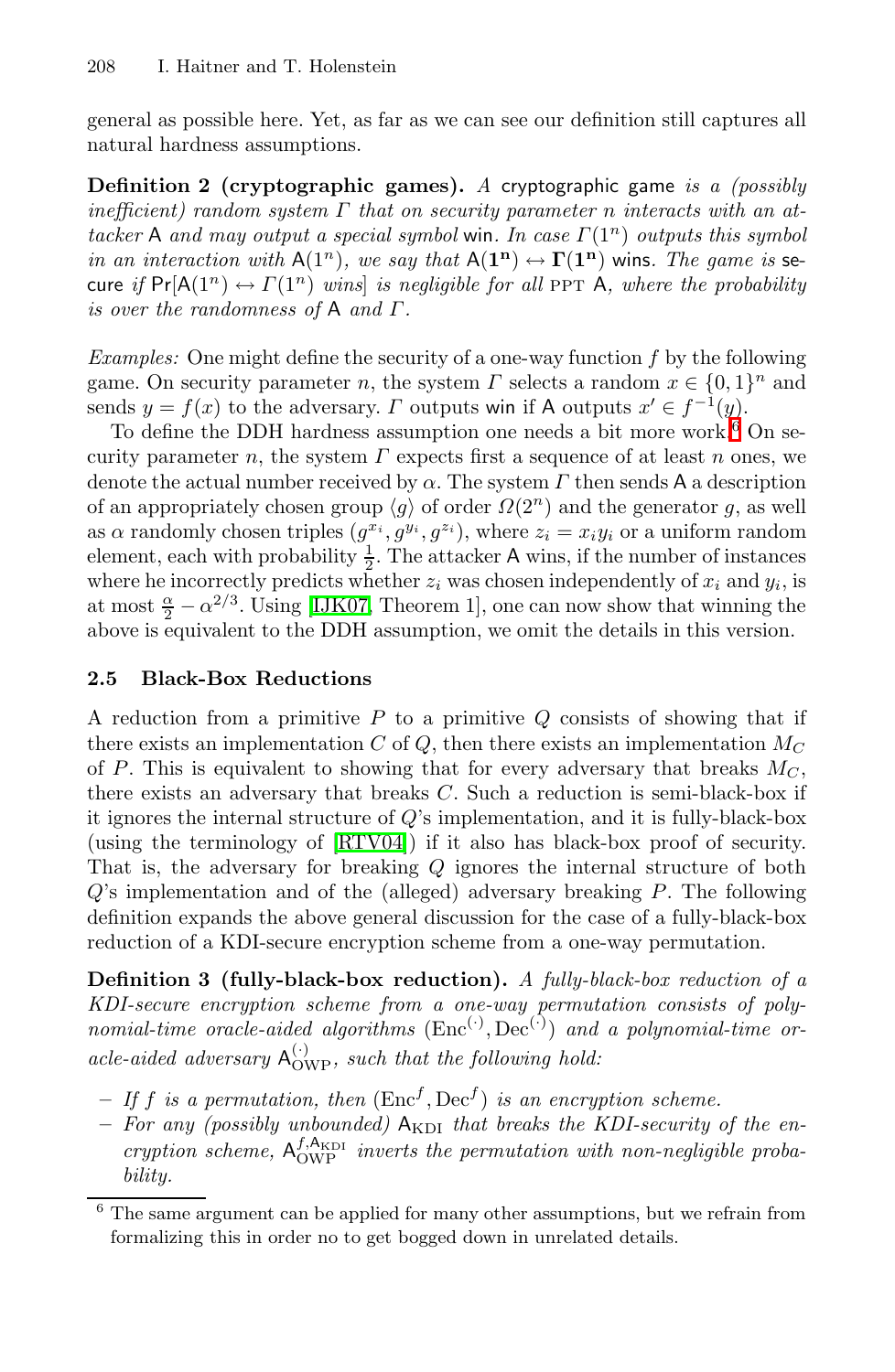When considering reductions from a KDI-secure cryptosystem, it is natural to consider whether the proof of security accesses the challenge functions also as a black box. We say that a proof of KDI-security of a cryptosystem is *stronglyblack-box*, if it treats the challenge function also as a black-box.

**Definition 4 (strongly-black-box reduction).** A reduction from a KDI-secure encryption scheme to a cryptographic game  $\Gamma$  with strongly-black-box proof of security, consists of polynomial-time oracle-aided algorithms (Enc, Dec) and a polynomial-time oracle-aided adversary  $A_{\Gamma}^{(\cdot)}$  such that the following holds:

- **–** (Enc, Dec) is an encryption scheme.
- $-$  For any adversary  $A^Q_{K\text{DL}}$  that breaks the KDI-security of (Enc, Dec), the oracle-aided adversary  $A_F^{(A_{KDI})}$  violates the security of  $\Gamma$ . Additionally,  $A_I$ treats the challenge functions provided by  $A_{KDI}$  as a black box.

The requirement that  $A_{\Gamma}$  treats the challenge function as black-box, means that  $A_{\Gamma}$  can only obtain evaluations of it at arbitrary chosen points and the reduction must work for every challenge function (not just efficiently computable ones). In addition,  $A_{\Gamma}$  does not provide  $\Gamma$  with a description of the function.

#### **2.6 Extending KDI-Secure Encryption Schemes**

We would like to make sure our impossibility results hold even for encryption schemes that encrypt messages of length one bit. For technical reasons, however, we will actually need to encrypt messages of length  $2t$ , where t is the key length. We therefore give a straightforward, but slightly tedious transformation that allows us to do that. (In fact, the following transformation does slightly more, in order to make the technical part in Sections  $\mathbf{3}$  $\mathbf{3}$  $\mathbf{3}$  and  $\mathbf{\overline{4}}$  $\mathbf{\overline{4}}$  $\mathbf{\overline{4}}$  a bit easier.) We omit the proof of it in this version.

**Proposition 1.** Let (Enc, Dec) be an encryption scheme for single bit messages. Assume (Enc, Dec) is KDI-secure for a given set  $\mathcal{H} \subseteq \{\{0,1\}^t \to \{0,1\}\}\$ , then there exists an encryption scheme  $(Enc_1, Dec_1)$  with the following properties:

(a) The key length  $t_1$  of  $(\text{Enc}_1, \text{Dec}_1)$  equals the security parameter. **(b)**  $(\text{Enc}_1,$ Dec<sub>1</sub>) is defined for messages of arbitrary length.  $(c)$  (Enc<sub>1</sub>, Dec<sub>1</sub>) is KDI-secure  $for \ \mathcal{H}_1 := \{h : \{0,1\}^t \to \{0,1\}^* : \forall i, \forall \tau \in \{0,1\}^{t_1 - t} : h_{|i}(x, \tau) \in \mathcal{H}\}, where \ h_{|i}$ is the function that outputs the *i*'th bit of the output of  $h\mathbf{B}$  (d) (Enc<sub>1</sub>, Dec<sub>1</sub>) has perfect correctness. (e)  $(Enc<sub>1</sub>, Dec<sub>1</sub>)$  has deterministic decryption. **(f)** If  $(Enc, Dec)$  has a strongly-black-box  $resp.$  black-box] proof of security to a cryptographic game  $\Gamma$ , then  $(Enc_1, Dec_1)$  has a strongly-black-box [resp. black-box] proof of security to Γ.

Alternatively, given  $A_\Gamma$ 's (partial) view, it is possible to (efficiently) list all the queries done to the challenge function during the execution.<br><sup>8</sup> Namely,  $H_1$  is the set of functions with the property that *every output bit* is described

by a function in  $H$ , after some appropriate padding of the input.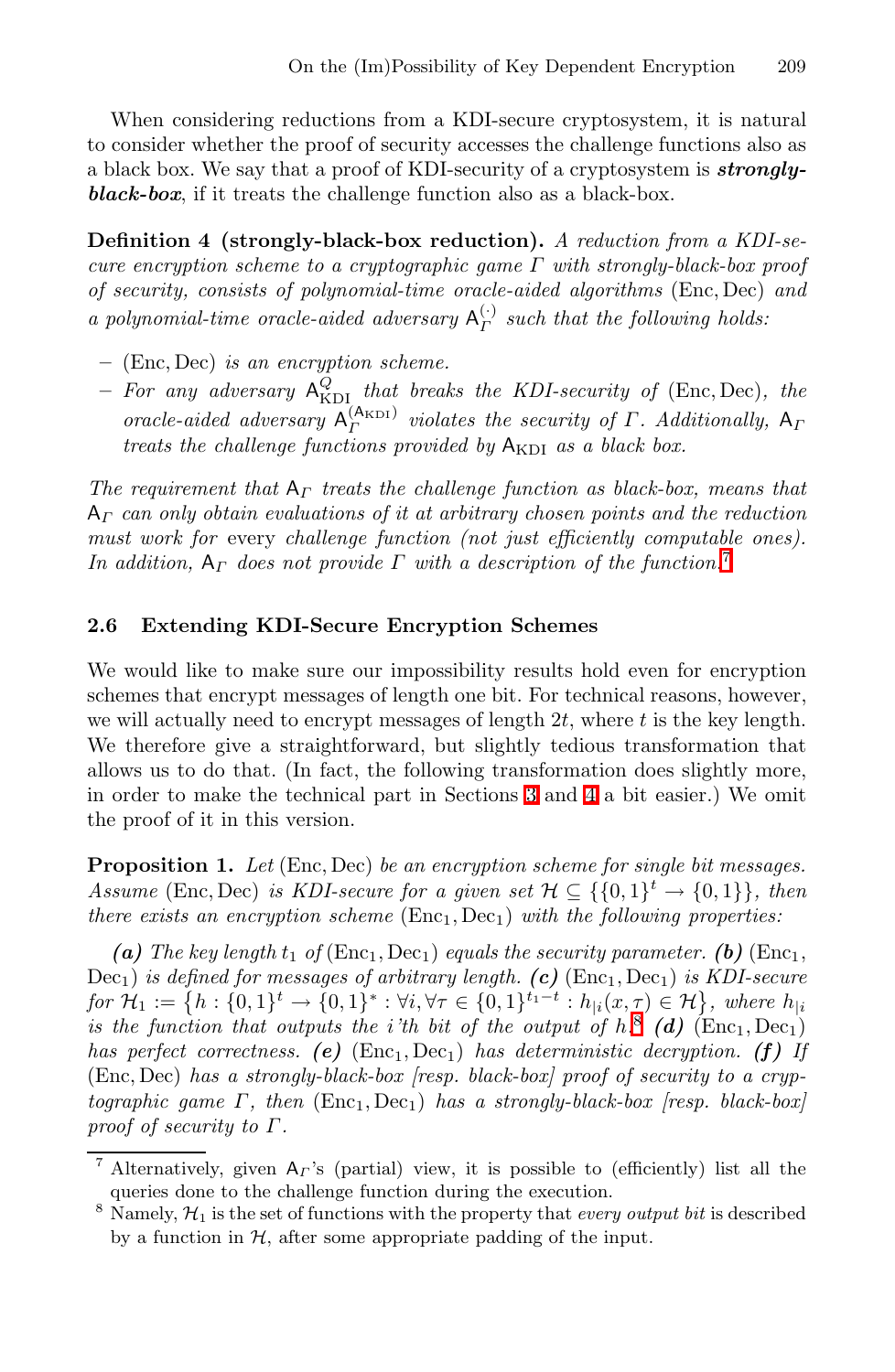### **3 From One-Way Permutations**

In this section we prove Theorem  $\prod$  but we only give the proof for the case of one-way permutations. The proof for (enhanced) family of trapdoor permutations follows immediately using standard techniques (cf., [G[T00,](#page-15-12) [HH](#page-15-8)RS07]). Let  $(Enc^{(\cdot)}, Dec^{(\cdot)})$  be an encryption scheme with oracle access to a one-way permutation. By Proposition  $\mathbb{I}$ , we can assume that the encryption scheme is always correct, has a deterministic decryption algorithm, defined on messages of any polynomial length and has a security parameter  $t$  equal to it's key length. We let  $\ell(t)$  be the length of an encryption of a message of length 2t. In order to prove Theorem  $\prod$ , we use the following inefficient algorithm Breaker<sup>f,h</sup>.

### **Algorithm 3** Breaker<sup> $f,h$ </sup>.

**Oracles:** A function  $f : \{0,1\}^t \times \{0,1\}^{\ell(t)} \mapsto \{0,1\}^{2t}$  (defined for every  $t \in \mathbb{N}$ ) and an infinite sequence of functions  $h = \{h_t : \{0,1\}^t \mapsto \{0,1\}^{2t}\}_{t \in \mathbb{N}}$ . **Input:** A pair  $(t, c) \in \mathbb{N} \times \{0, 1\}^*$ .

**Operation:** Return the smallest  $k \in \{0,1\}^t$  such that  $f(k, c) = h_t(k)$ , or  $\perp$  if no such k exists.

Let  $\Pi = \{\Pi_t\}_{t \in \mathbb{N}}$ , where  $\Pi_t$  is the set of all possible permutations over  $\{0, 1\}^t$ , and let  $\mathcal{H} = {\{\mathcal{H}_t\}}_{t \in \mathbb{N}},$  where  $h_t$  is a family of  $(\ell(t) + t)$ -wise independent hash functions from  $\{0, 1\}^t$  to  $\{0, 1\}^{2t}$  with polynomial description size. We denote by  $\pi = {\pi_t}_{t\in\mathbb{N}} \leftarrow \Pi \left[ \text{resp., } h = {h_t}_{t\in\mathbb{N}} \leftarrow \mathcal{H} \right]$  the sequence of functions induced by selecting, for every  $t \in \mathbb{N}$ ,  $\pi_t$  uniformly at random from  $\Pi_t$  [resp.,  $h_t$  uniformly at random from  $\mathcal{H}_t$ . In this section, we consider an instantiation of Breaker with  $f = \text{Dec}^{\pi}$ , where  $\pi$  is chosen at random from  $\Pi$ , and h chosen at random from  $\mathcal{H}$ . In Section **3.1**, we show how to use Breaker<sup>Dec<sup> $\star$ </sup>,<sup>h</sup> for violating the KDI-security</sup> of  $(\text{Enc}^{\pi}, \text{Dec}^{\pi})$ , where in Section [3.](#page--1-11)2 we show that Breaker $D^{\text{occ}}$ ,h does not help inverting a random  $\pi$ . We prove Theorem [1](#page--1-2) in Section [3.3.](#page--1-12)

### **3.1 Breaker Violates the KDI-Security of the Scheme**

The following adversary uses Breaker<sup>Dec<sup>π,h</sup> for breaking the KDI-security of</sup>  $(Enc^{\pi}, Dec^{\pi}).$ 

 $\mathbf{Algorithm} \; \mathbf{4} \; Algorithm \; \mathsf{A}^{\mathrm{Breaker}^{\mathrm{Dec}^{\pi},h},h}_{\mathrm{KDI}}.$ 

**Oracles:** An infinite sequence of functions  $h = \{h_t : \{0,1\}^t \to \{0,1\}^{2t}\}_{t \in \mathbb{N}}$  and  $Breaker^{Dec^{\pi},h}.$ 

**Input:** Security parameter t.

### **Operation:**

**Step 1:** Call  $Q(h_t)$  [or  $\widetilde{Q}(h_t)$ ] to obtain an encryption c of  $h_t(k)$  [or  $0^{2t}$ ]. **Step 2:** Call Breaker<sup>Dec<sup>π</sup>,h<sub>(t, c)</sub> to obtain a candidate key k' or ⊥.</sup> **Step 3:** Output 1 iff Breaker did not return ⊥.

**Lemma 2.** For every value of  $\pi \in \Pi$ , algorithm  $A_{\text{KDI}}^{\text{Breaker}^{\text{Dec}},h}, h$  breaks the KDIsecurity of the  $(\text{Enc}^{\pi}, \text{Dec}^{\pi})$  with probability one over a random choice of  $h \in \mathcal{H}$ .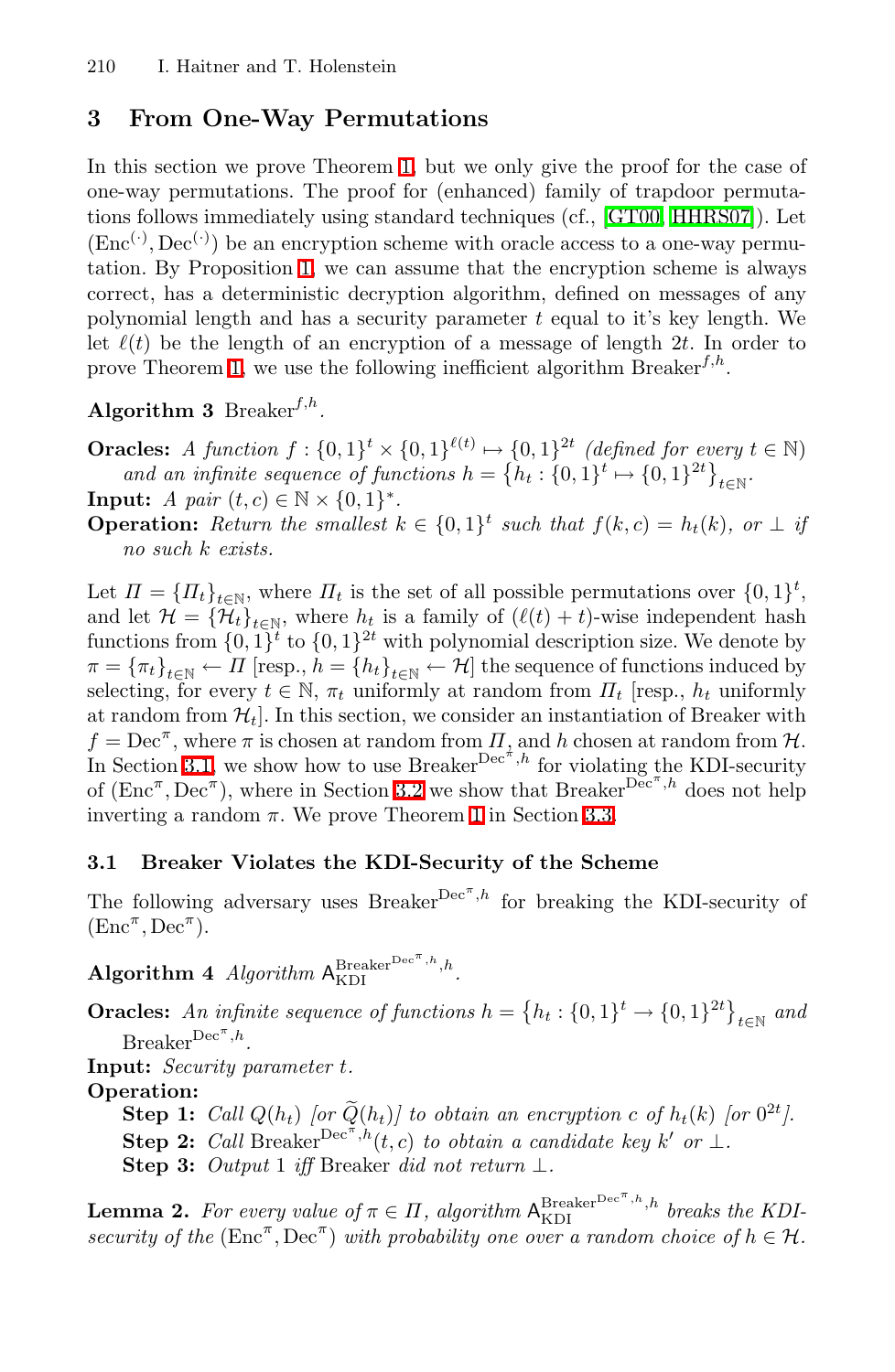*Proof.* Algorithm  $A_{KDI}$  only gives the wrong answer if the oracle is  $Q$  and Breaker does not return  $\bot$ . Assume now that the oracle is  $\widetilde{Q}$ . Then, for any fixed k' and k we have  $Pr_{h_t}[h_t(k')] = \text{Dec}(k', \text{Enc}(k, 0^{2t}))$  =  $\frac{1}{2^{2t}}$ , and using the union bound we have that the for a fixed  $k$  the probability that Breaker does not return  $\bot$  is at most  $2^{-t}$ <sup>[6]</sup> Using an averaging argument, the probability that  $h_t$  is such that something else but  $\perp$  is returned with probability higher than  $2^{-t/2}$  is at most  $2^{-t/2}$ .

Since the  $h_t \in h$ 's are chosen independently from each other, the probability that there exists  $t_0 \in \mathbb{N}$  for which  $A_{KDI}$  breaks the scheme for no  $t>t_0$  is zero. We conclude that with probability one over the random choice of  $h \in \mathcal{H}$ , it holds that  $A_{KDI}$  breaks the KDI-security of (Enc, Dec) infinitely often.

### **3.2 Breaker Does Not Invert Random Permutations**

We prove the following upper bound on the probability that an algorithm with access to Breaker inverts a random permutation. In the following let  $\mu_A(n)$  be an upper bound on number of  $\pi$  queries and the length of the maximal  $\pi$  query that A does on input  $y \in \{0,1\}^n$  (either directly or through the calls to Breaker<sup>Dec<sup>π</sup>,h),</sup> and let  $\mu_{\text{Dec}}(t)$  the same bound with respect to the  $\pi$  queries that Dec does on input  $(k, c) \in \{0, 1\}^{t} \times \{0, 1\}^{\ell(t)}$ . We assume without loss of generality that both upper bounds are monotonically increasing, that  $\mu_{\text{Dec}}(t) \geq t + \ell(t)$  and that  $\mu_{\mathsf{A}}(n) \geq n$ . We also assume that  $\mu_{\text{Dec}}(t) < 2^t$ .

**Lemma 3.** Let A be an adversary that gets h as an auxiliary input  $\frac{10}{10}$  $\frac{10}{10}$  $\frac{10}{10}$  and has oracle access to  $\pi$  and Breaker<sup>Dec<sup> $\pi$ </sup>,h. Then for every  $y \in \{0,1\}^n$  it holds that</sup>

$$
\mathsf{Pr}_{\pi \leftarrow \Pi, h \leftarrow \mathcal{H}}[\mathsf{A}_{h}^{(\pi, \text{Breaker})}(y) = \pi^{-1}(y)] < 3\mu_{\mathsf{A}}(n) \big( 2^{-\mu_{\text{Dec}}^{-1}(n)} + \mu_{\text{Dec}}(\mu_{\mathsf{A}}(n))^{2} 2^{-n} \big),
$$

where  $\mu_{\text{Dec}}^{-1}(n) := \min \{ t \in \mathbb{N} : \mu_{\text{Dec}}(t) \geq n \}.$ 

Applying the Borel-Cantelli lemma on the above we get the following corollary.

**Corollary 1.** Assume that A and Dec are polynomially bounded, then there exists a negligible function  $\varepsilon$  such that with probability one over the choice of  $\pi$ and h,  $Pr_{y \leftarrow \{0,1\}^n} [A_h^{(\pi, \text{Breaker}^{\text{Dec}}, h)}(y) = \pi^{-1}(y)] < \varepsilon(n)$  for large enough n.

<span id="page-9-0"></span>In Appendix  $\overline{A}$ , we give a proof of a non-uniform version of Lemma  $\overline{B}$  (the adversary can use an arbitrary additional non-uniform advice) using the technique introduced by Gennaro and Trevisan [G[T00\]](#page-15-12). Here, we use a different technique that is similar to the one used by Simon [\[Si](#page-16-5)m98]. The main idea is to study what happens if  $\pi$  is modified slightly by mapping a second, randomly chosen element to y (the element that A tries to invert). We show that such a change will likely go unnoticed by  $A(y)$ , and it will not find the new preimage. After the change,

<sup>&</sup>lt;sup>9</sup> For this lemma, we are only using the "one-wise" independence of h.<br><sup>10</sup> We handle the fact that h is an infinite object, by only providing A the (description of the) first  $q(n)$  functions in the sequence, where  $q(n)$  is an upper bound on the running-time of  $A(y \in \{0,1\}^n)$ .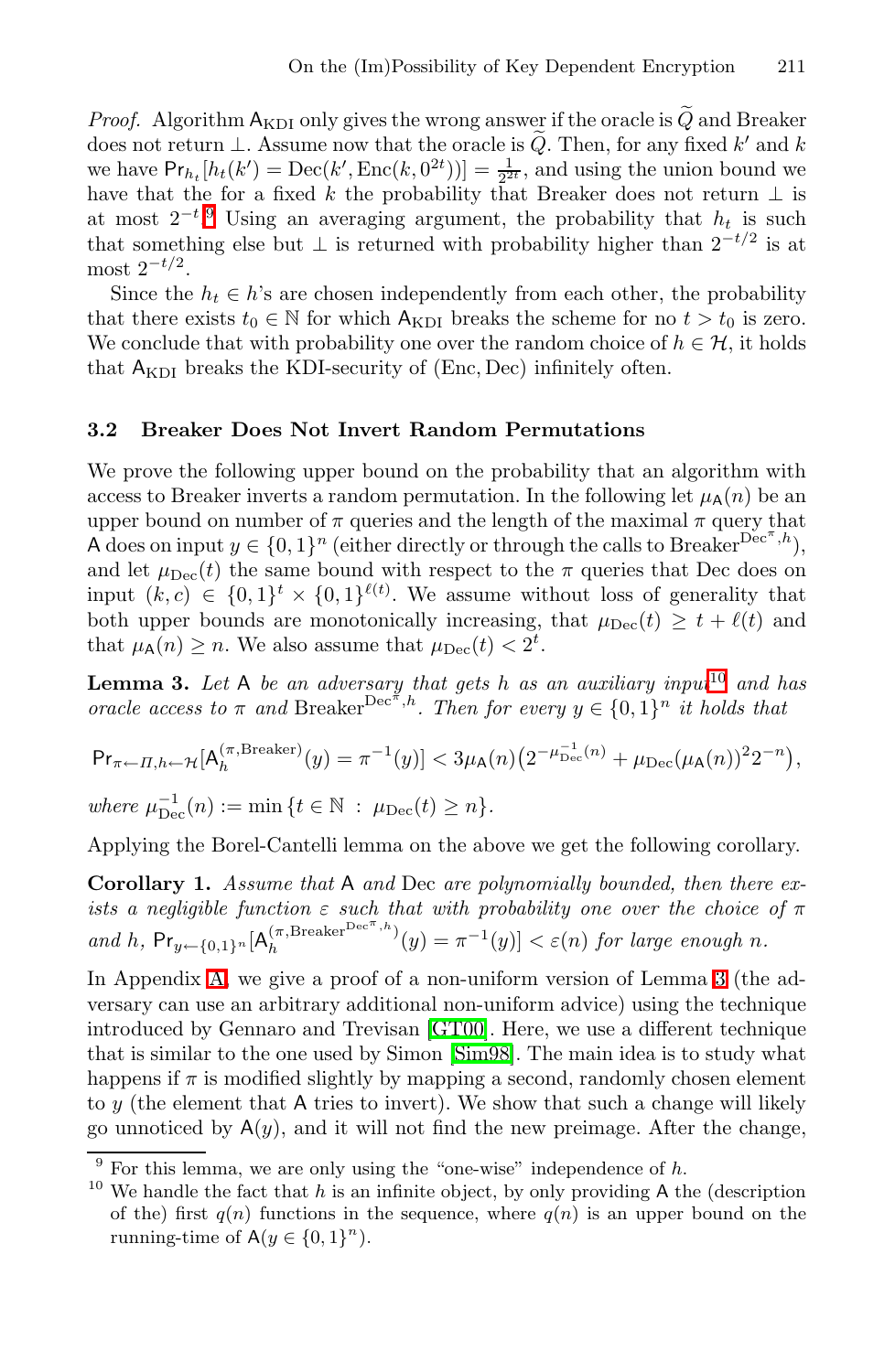however, both preimages of y are equally likely to be the original one, so  $A(y)$ could not have found the original one either.<sup>[[11](#page-10-0)</sup>]

<span id="page-10-2"></span>For a given function  $g : \{0,1\}^n \mapsto \{0,1\}^n$  and two strings  $x^*, y \in \{0,1\}^n$ , we define the function  $g_{|x^* \to y}$  as  $g_{|x^* \to y}(x) := \begin{cases} y & \text{if } x = x^*, \\ g(x) & \text{otherwise} \end{cases}$  $g(x)$  otherwise. We assume that

all calls to Dec<sup> $\pi$ |x∗→y</sup> are well defined. In particular, if Dec queries  $\pi$ <sub>|x<sup>\*</sup>→y</sub> both at position  $\pi^{-1}(y)$  and at  $x^* \neq \pi^{-1}(y)$  (and thus might act arbitrarily as it "notices" that  $\pi_{x^* \to y}$  is not a permutation), we assume it stops and outputs 0. We now wish to consider the elements  $\{x^* \in \{0,1\}^n\}$  for which Breaker $\mathrm{Dec}^{\pi,h}(t,c) \neq$ Breaker<sup> $\pi_{|x^* \to y}h(t, c)$ . The set Diff<sup> $\pi(t, c, h, y)$  is a (possibly proper) superset of</sup></sup> this set.

**Definition 5 (Diff).** For an oracle function Dec, an infinite sequence of functions  $h \in \mathcal{H}, t \in \mathbb{N}, c \in \{0,1\}^*$  and  $y \in \{0,1\}^n$ , we let  $\text{Diff}^{\pi}(t, c, h, y) := \{x^* \in \mathbb{N}, t \in \mathbb{N}\}$ {0,1}<sup>n</sup> | ∃k ∈ {0,1}<sup>t</sup> :  $($ Dec<sup>π</sup>(k, c) ≠ h<sub>t</sub>(k) = Dec<sup>π<sub>|x\*→y</sub>(k, c))∨(Dec<sup>π</sup>(k, c) =</sup>  $h_t(k) \neq \text{Dec}^{\pi_{|x^* \to y}}(k,c) \}$ .

For  $x^* \notin \text{Diff}^{\pi}(t, c, h, y)$ , it holds that Breaker<sup>Dec<sup>π</sup>,h(t, c) = Breaker<sup> $\pi |x^* \to y, h(t, c)$ .</sup></sup> To see this, let  $k_0 \neq \perp$  be the lexicographic smaller output of the two calls. Clearly,  $k_0$  must be the output of both calls to Breaker. The next claim states that if h is uniformly chosen from H, then  $\text{Diff}^{\pi}(t, c, h, y)$  is very likely to be small for all possible  $c$ .

*Claim.* Let A be an adversary with oracle access to  $\pi$  and Breaker<sup>Dec<sup>π</sup>,h, which</sup> gets h as an auxiliary input. Then, for every  $\pi$  and  $u \in \{0, 1\}^n$ :

$$
\mathsf{Pr}_{h\leftarrow \mathcal{H}}\Big[\mathsf{A}_{h}^{(\pi,\text{Breaker}^{\text{Dec}},h)}(y) \text{ queries } \text{Breaker}^{\text{Dec}},h}(t,c) \text{ with}
$$

$$
|\text{Diff}^{\pi}(t,c,h,y)| \geq \mu_{\text{Dec}}(\mu_{\mathsf{A}}(n))^2\Big] < \mu_{\mathsf{A}}(n)2^{-\mu_{\text{Dec}}^{-1}(n)}
$$

*Proof.* For  $t \in \mathbb{N}$ ,  $c \in \{0,1\}^*$  and  $k \in \{0,1\}^t$ , let  $\mathcal{D}_{c,k}$  be the set of all possible images of Dec<sup> $\pi_{|x^* \to y}(k, c)$ , enumerating over all  $x^* \in \{0, 1\}^n$  (i.e., the set  $\mathcal{D}_{c,k}$ :=</sup>  ${[\text{Dec}^{\pi_{|x^* \to y}}(k, c) : x^* \in \{0, 1\}^n\})$ . We first note that  $|\mathcal{D}_{c,k}| \leq \mu_{\text{Dec}}(t) + 1 \leq 2^t$ – in an execution of Dec<sup> $\pi(k, c)$ </sup> at most  $\mu_{\text{Dec}}(t)$  elements  $x_1, \ldots, x_{\mu_{\text{Dec}}(t)}$  are queried, and only if  $x^* \in \{x_1, \ldots, x_{\mu_{\text{Dec}}(t)}\}$  the image of Dec can be changed. Let  $\mathcal{H}_t$  be the t'th entry in  $\mathcal{H}$ . Applying Lemma  $\mathbb{I}$  with  $V = 2^t$ ,  $s = t + \ell(t)$ ,  $\alpha = \mu_{\text{Dec}}(t)$  and letting  $B_k = 1$  iff  $h_t(k) \in \mathcal{D}_{c,k}$ , we have that  $Pr_{h_t \leftarrow \mathcal{H}_t} [|\{k \in \mathcal{D}_{c,k}\}|]$  $\{0,1\}^t : h_t(k) \in \mathcal{D}_{c,k}\} \Big| \geq \mu_{\text{Dec}}(t) \Big| \leq \frac{t}{\mu_{\text{Dec}}(t)^{t+\ell(t)-1}} \leq 2^{-t-\ell(t)}.$ 

<span id="page-10-1"></span><span id="page-10-0"></span>We next show that  $|\text{Diff}^{\pi}(t, c, h, y)| \leq \mu_{\text{Dec}}(t) \cdot |\{k \in \{0, 1\}^t : h_t(k) \in \mathcal{D}_{c,k}\}|.$ We prove this by presenting an injective function  $\phi$  from  $\text{Diff}^{\pi}(t, c, h, y)$  to  $\{1,\ldots,\mu_{\text{Dec}}(t)\}\times\{k : h_t(k) \in \mathcal{D}_{c,k}\}.$  If  $x^* \in \text{Diff}^{\pi}(t, c, h, y)$ , then there exists

 $\frac{11}{11}$  The main difference between our approach and the one in  $\boxed{\text{Sim98}}$ , is that we do not insist on keeping  $\pi$  a permutation. It turns out that this slackness makes our proof significantly simpler.<br><sup>12</sup> Note that the original image  $\text{Dec}^{\pi}(k, c)$  is in  $\mathcal{D}_{c,k}$ .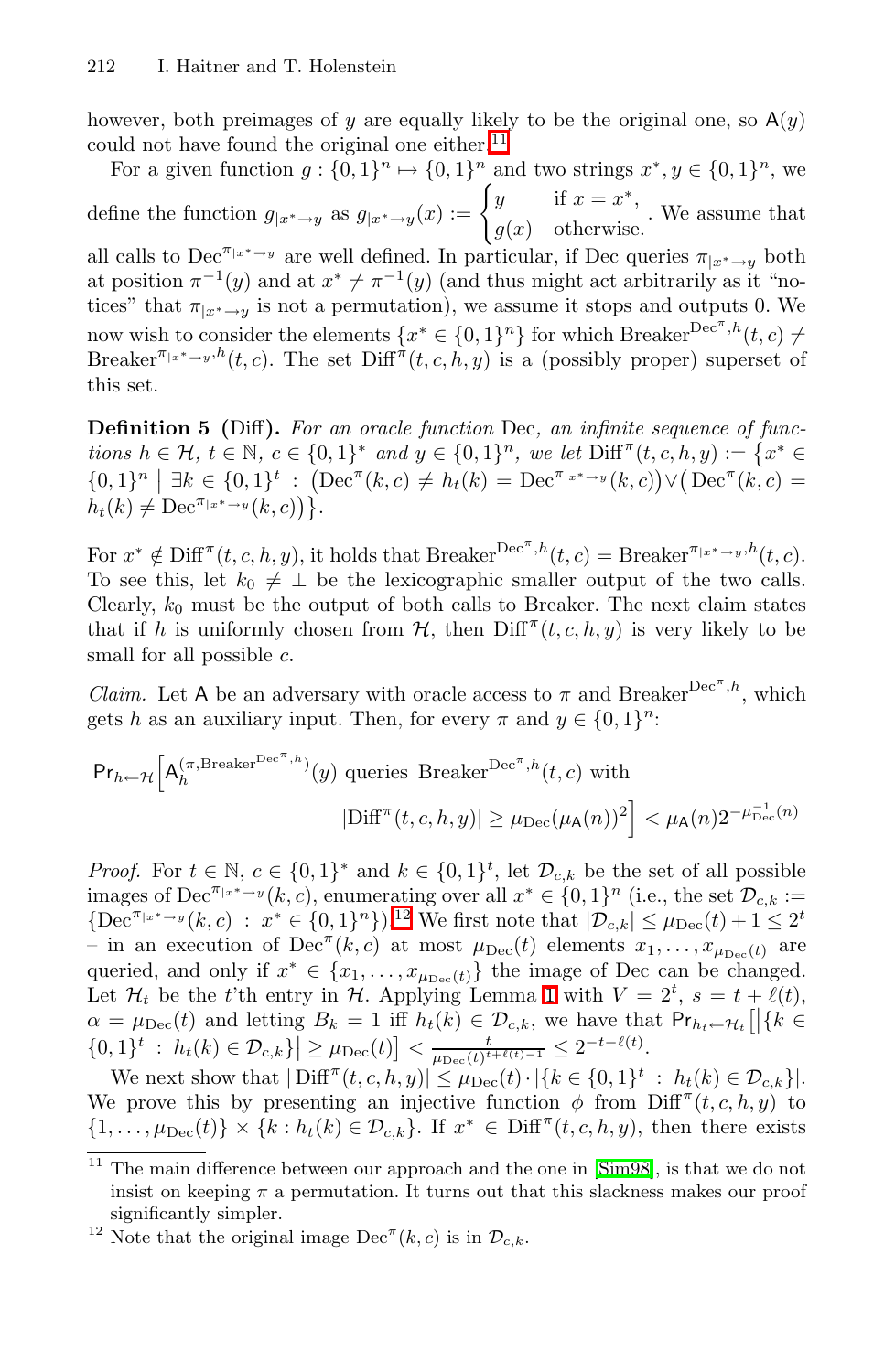$k_{x^*}$  such that  $\text{Dec}^{\pi}(k_{x^*}, c) \neq h_t(k_{x^*}) = \text{Dec}^{\pi_{|x^* \to y}}(k_{x^*}, c)$  or  $\text{Dec}^{\pi}(k_{x^*}, c) =$  $h_t(k_{x^*}) \neq \text{Dec}^{\pi_{|x^* \to y}}(k_{x^*}, c)$  and therefore  $k_{x^*} \in \{k : h_t(k) \in \mathcal{D}_{c,k}\}.$  Furthermore,  $\text{Dec}^{\pi}(k_{x^*}, c)$  must query  $\pi$  on  $x^*$ . Let  $i_{x^*}$  denote the index (i.e., position) of the query  $\pi(x^*)$  among the  $\pi$  queries that  $\text{Dec}^{\pi}(k_{x^*}, c)$  does, and let  $\phi$  be the function that maps  $x^*$  to  $(i_x^*, k_x^*)$ . Since a pair  $(i, k)$  specifies a single x (the one queried at *i*'th position in  $\text{Dec}^{\pi}(k, c)$ , it follows that  $\phi$  is indeed injective.

<span id="page-11-0"></span>We note that for  $t > \mu_{\text{Dec}}^{-1}(n)$ , it always holds that  $x^* \notin \text{Diff}^{\pi}(t, c, h, y)$  (Dec cannot invoke  $\pi$  on such a long input). Combining the above, we have that with probability at least  $1 - \mu_A(n)2^{-\mu_{\text{Dec}}^{-1}(n)}$  over the choice of h, for each of the at most  $\mu_A(n)$  queries Breaker $(t, c)$  that  $A(y)$  does, it holds that  $|\text{Diff}(t, c, h, y)| \le$  $\mu_{\text{Dec}}(t)^2 \leq \mu_{\text{Dec}}(\mu_{\mathsf{A}}(n))^2$ .

For a given value of  $\pi$  and  $x_0, x_1 \in \{0, 1\}^n$ , let  $\pi_{|x_0 \leftrightarrow x_1} := \pi_{|x_0 \to \pi(x_1), x_1 \to \pi(x_0)}$ . We next show that with high probability,  $A(y)$  behaves exactly the same given the oracle  $\pi$  or  $\pi_{|x^*\leftrightarrow y}$ .

**Definition 6 (trace).** For a given oracle function Dec, the trace,  $tr(\pi, h, y, r_A)$ , of an adversary A is the sequence of all queries  $A(y)$  makes to Breaker<sup>Dec<sup> $\pi$ </sup>,h</sup> and  $\pi$  (and their responses), when it uses  $r_A$  as its random-coins and gets h as an auxiliary input.

*Claim.* Let  $y \in \{0,1\}^n$  and let A be an adversary with oracle access to  $\pi$ and Breaker<sup>Dec<sup> $\pi$ </sup>,<sup>h</sup>, and assume that A queries  $\pi$  on its output before returning it.</sup> Then,  $Pr_{\pi, h, r_A, x^* \leftarrow \{0,1\}^n} [tr(\pi, h, y, r_A) \neq tr(\pi_{|x^* \leftrightarrow \pi^{-1}(y)}, h, y, r_A)] < p(n)$ , where  $p(n) := 2\mu_{\mathsf{A}}(n)\left(2^{-\mu_{\mathrm{Dec}}^{-1}(n)} + \mu_{\mathrm{Dec}}(\mu_{\mathsf{A}}(n))^{2}2^{-n}\right).$ 

*Proof.* Let  $\mathcal{X}_{\pi}$  be all the queries to  $\pi$  in  $tr(\pi, h, y, r_A)$ , clearly  $|\mathcal{X}_{\pi}| \leq \mu_A(n)$ . Let further  $\mathcal{X}_{\text{Diff}}$  be the union of the sets  $\text{Diff}^{\pi}(t, c, h, y)$  for all calls  $(t, c)$ made by A to Breaker. If  $x^* \notin \mathcal{X}_{\pi} \cup \mathcal{X}_{\text{Diff}}$ , we have that  $\text{tr}(\pi, h, y, r_A) =$  $tr(\pi_{|x^* \to y}, h, y, r_A)$  (cf., the remark after Definition [5\)](#page-10-2). Claim [3.](#page-10-2)2 yields that with probability at least  $1 - \mu_A(n)2^{-\mu_{\text{Dec}}^{-1}(n)}$  over the choice of h and  $r_A$ , it holds that  $|\mathcal{X}_{\pi} \cup \mathcal{X}_{\text{Diff}}| \leq \mu_{\mathbf{A}}(n)\mu_{\text{Dec}}(\mu_{\mathbf{A}}(n))^2$ . The union bound yields that  $Pr_{h,r_A,x^* \leftarrow \{0,1\}^n}[\text{tr}(\pi,h,y,r_A) \neq \text{tr}(\pi_{|x^* \to y},h,y,r_A)] < \mu_A(n) (2^{-\mu_{Dec}^{-1}(n)} +$  $\mu_{\text{Dec}}(\mu_{\mathsf{A}}(n))^{2}2^{-n}.$ 

Finally, if  $tr(\pi, h, y, r_A)$  and  $tr(\pi_{|x^* \leftrightarrow \pi^{-1}(y)}, h, y, r_A)$  are different, then one of  $tr(\pi, h, y, r_A) \neq tr(\pi_{|x^* \to y}, h, y, r_A)$  or  $tr(\pi_{|x^* \to y}, h, y, r_A) \neq$  $tr(\pi_{|x^*\leftrightarrow\pi^{-1}(y)}, h, y, r_A)$  must hold. Since  $\pi_{|x\leftrightarrow\pi^{-1}(y)}$  is also a permutation, and  $x^*$  is a uniformly chosen element given  $\pi_{x^* \leftrightarrow \pi^{-1}(y)}$  and y, the inequality obtained before states that both these events have probability at most  $p(n)/2$ .

*Proof.* (of Lemma  $\Box$ ) Assuming without lost of generality that A queries it's output, the probability that  $\mathsf{A}^{(\pi,\text{Breaker}^{\text{Dec}},h)}(y)_h = \pi^{-1}(y)$  is at most the probability that the traces  $tr(\pi, h, y, r_A)$  and  $tr(\pi_{|x^*\leftrightarrow \pi^{-1}(y)}, h, y, r_A)$  are different plus  $2^{-n}$  (to handle the case  $x^* = \pi^{-1}(y)$ ). By Claim [3.](#page-11-0)2, the latter probability is at most  $2^{-n} + p(n)$ .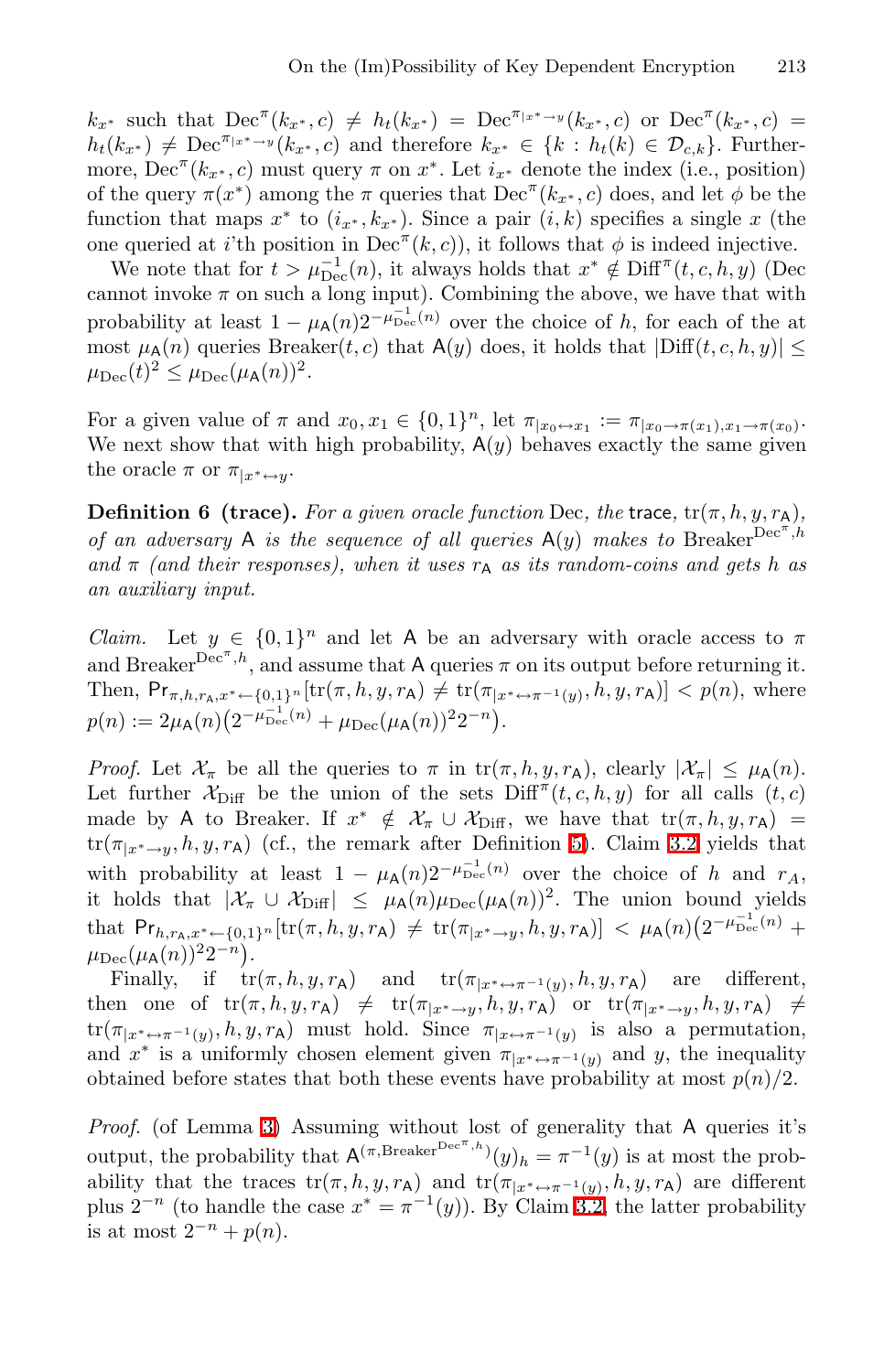### **3.3 Putting It Together**

*Proof.* (of Theorem  $\Box$ ) Assume that there exists a black-box proof of security from breaking the KDI-security of  $(\text{Enc}^{\pi}, \text{Dec}^{\pi})$  using a poly-wise independent hash function to breaking the hardness of  $\pi$ , and let  $M^{(\cdot)}$  be the algorithm for inverting  $\pi$  as guaranteed by this proof of security. Lemma [2](#page--1-16) yields that  $A_{\text{KDI}}^{\text{Breaker}^{\text{Dec}},h},$  breaks the KDI-security of  $(\text{Enc}^{\pi}, \text{Dec}^{\pi})$  with probability one over the choice of h. Thus,  $M_{\text{KDI}}^{\text{BreakerDec}}$ , h,h needs to break the one-way property of  $\pi$  with probability one over the choice of h as well. However, since  $A^{\pi,B}$  can be efficiently emulated by an algorithm  $\widetilde{A}$  with oracle access to Breaker $^{\mathrm{Dec}^{\pi},h}$  and  $\pi$ , and given h as an auxiliary input, Corollary  $\Box$  yields that with probability one over the choice of  $\pi$  and h, algorithm  $A^{\pi,B}$  does not break the one-wayness of  $\pi$ , and a contradiction is derived.

# **4 From Arbitrary Assumptions**

In this section, we rule out the existence of reductions with strongly-black-box proof of security from the KDI-security of an encryption scheme, to a very large class of hardness assumptions. That is, we prove the following theorem.

**Theorem 5 (formal restatement of Theorem <b>2**). There exists no reduction with strongly-black-box proof of security from the KDI-security of an encryption scheme to any cryptographic game.

Let (Enc, Dec) be an encryption scheme. As in Section  $\mathbb{S}$ , we use Proposition  $\mathbb{I}$ and assume without loss of generality that the encryption scheme is always correct, has deterministic decryption algorithm, is defined on messages of any length, and has security parameter t equal to the key length. We let  $\ell(t)$  be the length of an encryption of a message of length 2t.

Consider an instantiation of Breaker (Algorithm [3\)](#page--1-18) with  $f = \text{Dec}$  and  $h \in$  $\mathcal{H} = {\mathcal{H}_t}_{t\in\mathbb{N}},$  where  $\mathcal{H}_t$  is the set of all possible function from  $\{0,1\}^t$  to  $\{0,1\}^{2t}.$ As in Section [3,](#page--1-8) we have that there exists an efficient algorithm, with oracle access to Breaker<sup>Dec,h</sup> and h, that breaks the KDI-security of (Enc, Dec) with probability one over the choice of  $h \in \mathcal{H}$ . The following Lemma states that in many settings, having oracle access to Breaker $^{\text{Dec},h}$  does not yield any significant additional power.

**Lemma 4.** Let  $A^{Breaker^{Dec,h},h}$  be an algorithm with oracle access to Breaker<sup>Dec,h</sup> and h, and let  $t_A(n)$ , for security parameter n, be a polynomial-time computable upper bound on the running-time of  $A^{\text{Breaker}^{\text{Dec},h},h}$ .

Then for every polynomial computable function  $\delta : \mathbb{N} \mapsto [0,1]$ , there exists an algorithm  $\widetilde{A}_{\delta}^h$ , which has oracle access only to h, runs in time  $\text{poly}(1/\delta(n), t_{\mathsf{A}}(n))$ , n) and uses random-coins of the same length as  $A^{BreakerDec,h},$ h such that the following holds. If  $A^{\text{BeakerDec},h}, h$  and  $\widetilde{A}_{\delta}^{h}$  are using the same random-coins, then  $A^{\text{Breaker}^{\text{Dec},h},h}(1^n) = \widetilde{A}_{\delta}^h(1^n)$  with probability  $1-\delta(n)$  over a random choice of h.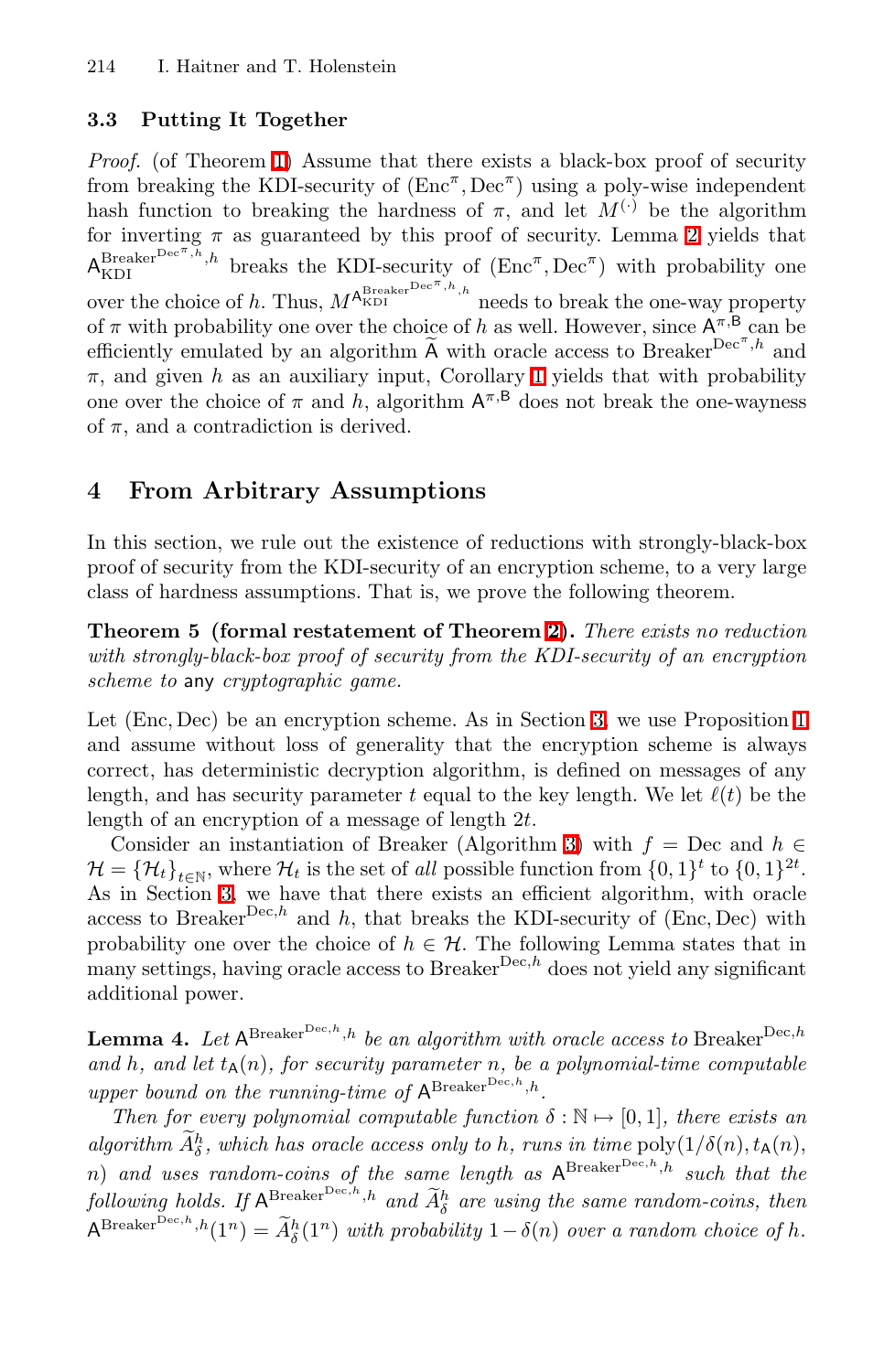*Proof.* Algorithm  $\widetilde{A}$  emulates A, while remembering all query and answer pairs to h. When A queries Breaker<sup>Dec,h</sup>(t, c), algorithm  $\tilde{A}$  distinguishes two cases:

- **Case 1:**  $t < \log(t_A(n)) + \log(1/\delta(n))$ . A fully emulates Breaker<sup>Dec,h</sup>. Namely,  $\tilde{A}$  evaluates  $h_t(k)$  for all  $k \in \{0,1\}^t$  and returns the first one for which  $Dec(k, c) = h_t(k)$ . It returns  $\perp$  if no such k exists.
- **Case 2:**  $t \geq \log(t_A(n)) + \log(1/\delta(n))$ . A checks all the previous queries to h of length  $t$  in lexicographic order. If for one of those queries it holds that Dec(k, c) =  $h_t(k)$ , it returns k, otherwise it returns  $\perp$ .

The bound on the running-time of  $\widetilde{A}$  is clear, in the following we show  $\widetilde{A}$  emulates A well. We first note that in Case 1, A always returns the same answer that Breaker<sup>Dec,h</sup> would. To handle Case 2, let  $k \in \{0,1\}^t$  and assume that the query  $h_t(k)$  was not perviously asked by A. Since h is length doubling, the probability over the choice of h that  $\text{Dec}(k, c) = h_t(k)$  is  $2^{-2t}$ . Using a union bound we have that the probability, over the choice of  $h$ , that  $\widetilde{A}$  returns a value different from what Breaker<sup>Dec,h</sup> would (i.e.,  $\widetilde{A}$  returns  $\perp$  where Breaker<sup>Dec,h</sup> finds a consistent key) is at most  $2^{-\log(t_{\mathsf{A}}(n))-\log(1/\delta(n))} = \delta(n)/t_{\mathsf{A}}(n)$ . Since there are at most  $t_{\mathsf{A}}(n)$ calls to Breaker<sup>Dec,h</sup>, the probability that in any of those  $\widetilde{A}$  returns a wrong value is at most  $\delta(n)$ , which proves the lemma.

*Proof.* (of Theorem  $\boxed{5}$ ) The proof follows the lines of the one of Theorem  $\boxed{1}$ , but we need to work a little harder for proving that having access to  $h$  does not give the adversary additional power<sup>[13](#page-13-0)</sup>

Assume that there exists a strongly-black-box proof of security from (Enc, Dec) to a cryptographic game  $\Gamma$  and let  $M^{(1)}$  be the algorithm for breaking  $\Gamma$  as guaranteed by this proof of security. It easily follows from the proof of Lemma  $\boxed{2}$  that also in the setting of this section there is an efficient algorithm  $A_{KDI}^{\text{Breaker}^{\text{Dec},h},h}$ , with oracle access to Breaker<sup>Dec,h</sup> and h breaking the KDI-security of  $(Enc, Dec)$  with probability one over the choice of  $h$ . Thus,  $M^{\mathsf{A}_{\text{KDI}}^{\text{Breaker}^{\text{Dec},h},h}}$  breaks  $\Gamma$  with probability 1 over the choice of h. Namely,

$$
\Pr_{h}\left[\Pr_{r_{A},r_{\Gamma}}[M^{\mathcal{A}_{\text{KDI}}^{\text{BreakerDec},h},h} \leftrightarrow \Gamma(1^{n}) \text{ wins}] > \frac{1}{p_{h}(n)} \text{ for infinitely many } n\right] = 1, (1)
$$

<span id="page-13-1"></span><span id="page-13-0"></span>where  $r_A$  and  $r_I$  denote the random-coins of A and  $\Gamma$ , respectively, and  $p_h$  is some polynomial that may depend on  $h$ . In the following we first remove the dependence of the polynomial  $p_h$  from h. For this let  $\varepsilon(n) := \mathsf{Pr}_{h,r_{\mathsf{A}},r_{\Gamma}}[M^{\mathsf{A}_{\text{KDI}}^{\text{Breaker}^{\text{Dec},h},h}}]$  $\leftarrow \Gamma(1^n)$  wins] =  $\mathsf{E}_h\left[\mathsf{Pr}_{r_{\mathsf{A}},r_{\Gamma}}\left[M^{\mathsf{A}_{\text{KDI}}^{\text{BreakerDec},h},h}\leftrightarrow\Gamma(1^n) \text{ wins}\right]\right]$ . We show that  $\varepsilon$ is non negligible. Using Markov's inequality we get for every  $n \in \mathbb{N}$ that  $Pr_h\left[Pr_{r_{A},r_{\Gamma}}[M^{A_{\text{KDI}}^{\text{BreakerDec},h},h} \leftrightarrow \Gamma(1^n) \text{ wins}\right] < n^2 \varepsilon(n) \geq 1 - \frac{1}{n^2}$ , and therefore  $\mathbb{H}$  Pr<sub>h</sub>  $\left[\mathsf{Pr}_{r_{A,rr}}[M^{\mathsf{A}_{\text{KDI}}^{\text{PreakerDec},h},h} \leftrightarrow \Gamma(1^n) \text{ wins}] \leq n^2 \varepsilon(n)$  for all  $n > 2$ 

<sup>&</sup>lt;sup>13</sup> One gets this property "for free", when the underlying hardness assumption is in-

verting a random permutation.  $14$  The  $\sigma$ -additivity of the measure implies that the event in the next probability is measurable.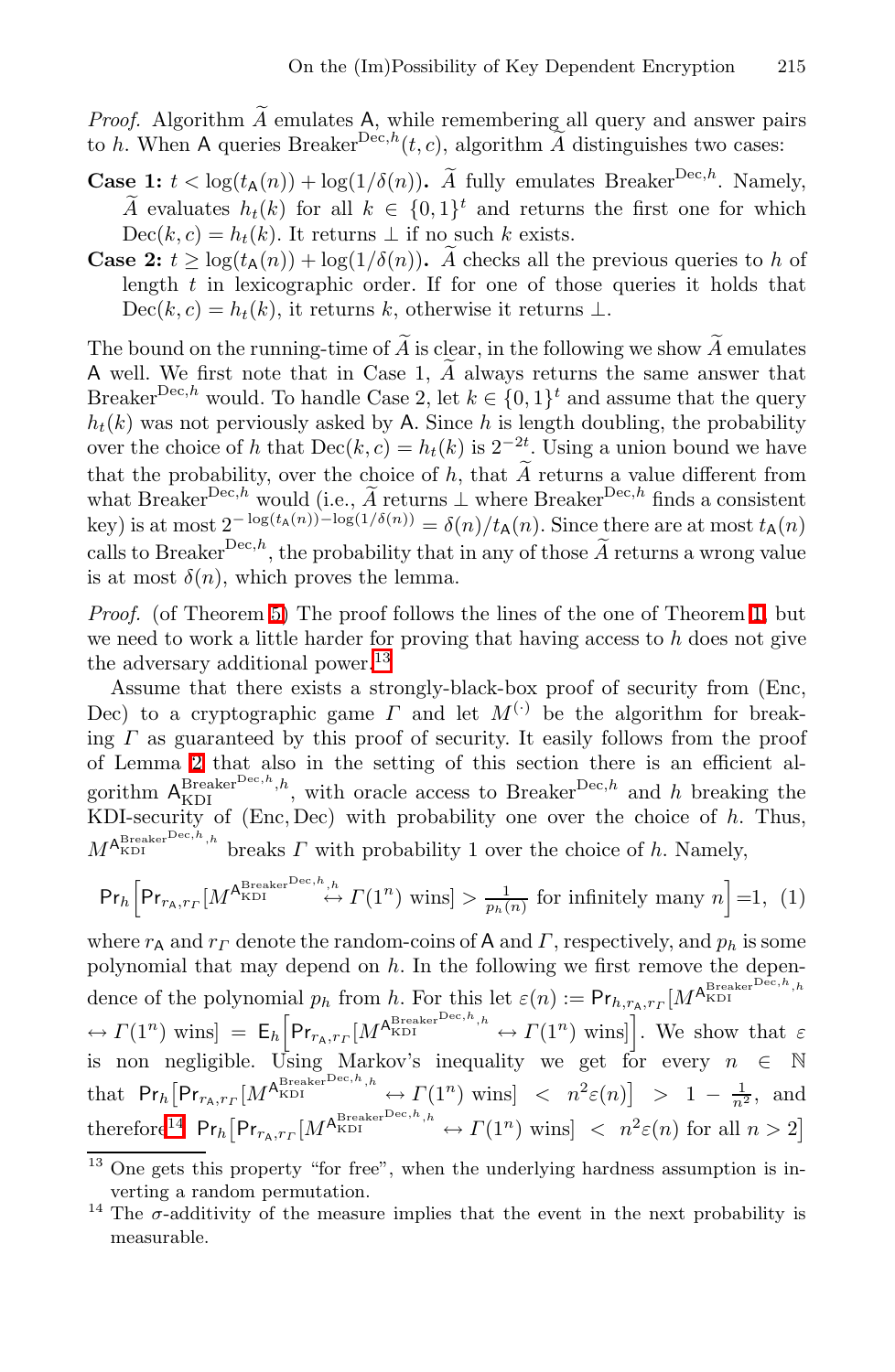$\geq 1 - \sum_{n=2}^{\infty} \frac{1}{n^2} > \frac{1}{3}$  Combining this with Equation (II) we get that  $Pr_h\left[\frac{1}{p_h(n)}\right]$  ${\sf Pr}_{r_{\mathsf{A}},r_{\Gamma}}[M^{\mathsf{A}_{\textsf{KDI}}^{\textsf{Break}}}\to \Gamma(1^n) \text{ wins}] \leq n^2 \varepsilon(n) \text{ for infinitely many } n \geq \frac{1}{3},$ which implies that there is a polynomial  $p(n)$  such that  $\varepsilon(n) > \frac{1}{p(n)}$  infinitely often.

In order to finish the proof, we will now to apply Lemma  $\mathbf{q}$  on  $M^{\mathsf{A}^{\mathsf{Breaker}Dec,h},h}_{\mathsf{KDI}}$ . Recall that Lemma  $\mathbf{I}$  was proved only in the stand alone settings, where in particular no interaction with a random system is considered. Since the proof of security of (Enc, Dec) is strongly-black-box, we have that  $\Gamma$  does not access, through interaction with  $M^{A}_{K\text{D}I}^{B_{\text{reaker}}^{\text{Dec},h},h}$ , the function h. Therefore,  $\Gamma$ 's answers are determined by the output behavior of  $M^{\mathsf{A}_{\text{KDI}}^{\text{BreakerDec},h},h}$ and the proof of Lemma  $\overline{4}$ goes through also in this setting. Hence, Lemma  $\boxed{\underline{\mathbf{A}}}$  yields, letting  $\delta(n) = \frac{1}{2p(n)}$ , the existence of an efficient algorithm  $\tilde{M}^h$  with oracle access only to h, such that  $Pr_{h,r_A,r_I}[\widetilde{M}^h \leftrightarrow \Gamma(1^n) \text{ wins}] > \frac{1}{2p(n)}$  for infinitely many n's.

Our final step is to emulate  $\tilde{M}^h$ , where rather than accessing h we randomly chooses the answer of each time one is requested (and cache it). The latter emulation breaks the cryptographic assumption with probability at least  $\frac{1}{2p(n)}$ for infinitely many  $n$ 's and since it is also efficient, it implies that  $\Gamma$  is not secure.

### **5 Applying Our Technique to Other Primitives**

It seems tempting to try and use the above Breaker also to show the impossibility of constructing other KDI-secure primitives. Consider for instance pseudorandom functions or permutations that are supposed to be secure even if the adversary can obtain its value on a function of its secret key. Halevi and Krawczyk [\[HK0](#page-16-1)7] show that a deterministic construction cannot exist, but give a construction in case the permutation has an additional public parameter (i.e., salt) chosen after the challenge function is fixed. Their construction, however, compresses (e.g., maps *n* bits to  $n/2$ ).

It is indeed possible to generalize our techniques to this case, as long for as the pseudorandom functions are injective for every key. In this case, Breaker finds a key k such that  $f^{k,r}(h(k)) = c$ , where f is the pseudorandom function and r is the random salt. The reason this method fails if the construction compresses (as the one given by Halevi and Krawczyk  $[HK07]$  $[HK07]$ ), is that Breaker as defined above does not seem to give useful information about the key anymore, since it is unlikely that the correct key is the lexicographically smallest.

It seems that we also cannot utilize our Breaker for the general case of length increasing (non-injective) pseudorandom functions (or equivalently, for the case that we are allowed to make several KDI queries). Consider the question whether a given pseudorandom function is constant on a negligible fraction of the keys (e.g., on a single key k it holds that  $f^{k,r}(\cdot) := 0^{\ell}$ ). Deciding whether a given function has this property or not might be infeasible. Yet, using for instance the Breaker of Section  $\mathbf{I}$ , we can easily find the right answer: ask the Breaker on  $(h, 0^{\ell})$ , where h is a random hash function, and answer "Yes" is the Breaker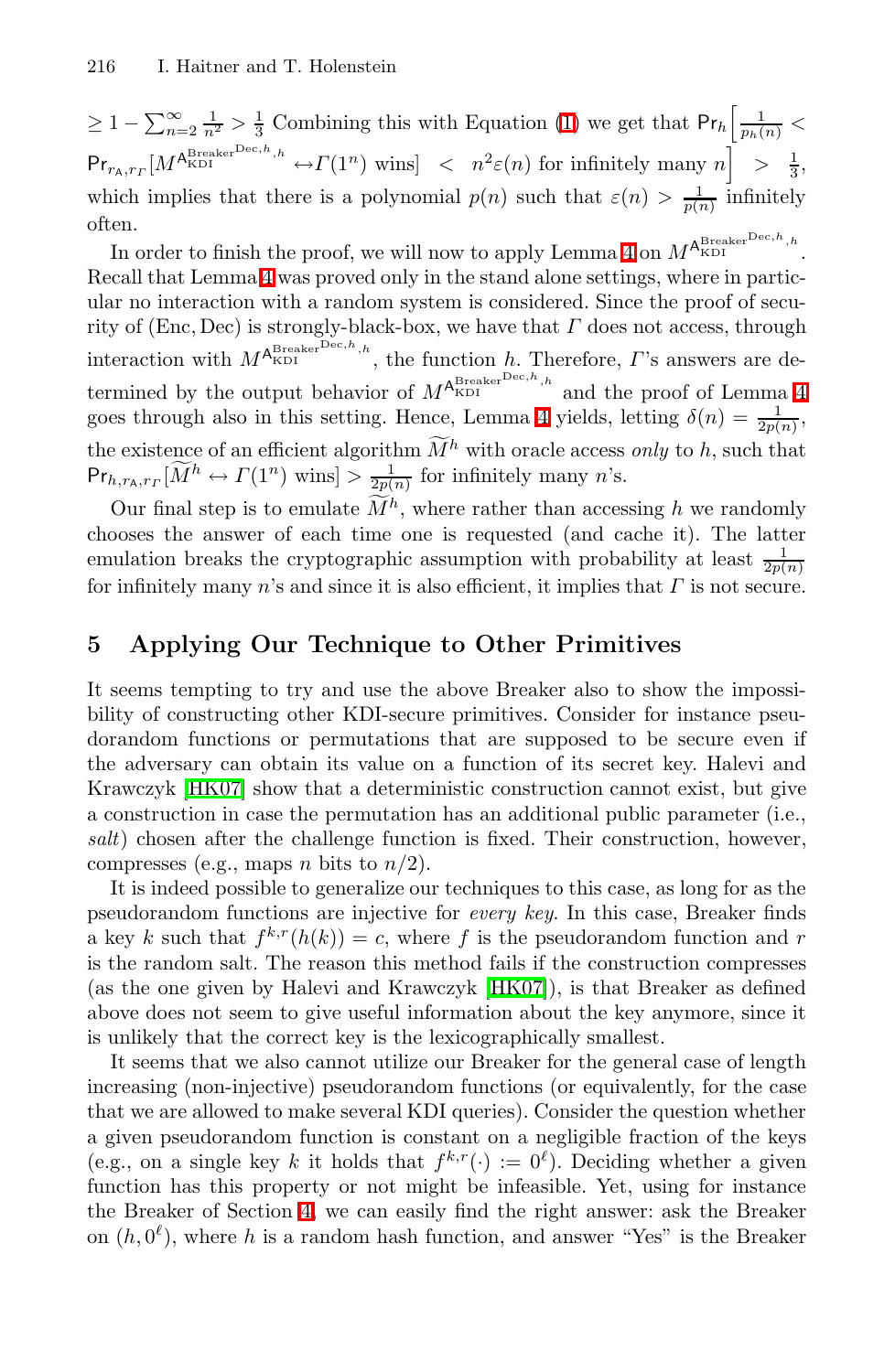finds some consistent key. Thus, in this setting our Breaker gives us an extra power that we cannot emulate.

# <span id="page-15-2"></span>**Acknowledgments**

<span id="page-15-11"></span>We are very grateful to Oded Goldreich, Jonathan Hoch, Gil Segev, Omer Reingold and Udi Wieder for useful discussions. We thank the anonymous referees for many useful comments.

# <span id="page-15-4"></span><span id="page-15-1"></span>**References**

<span id="page-15-12"></span><span id="page-15-10"></span><span id="page-15-9"></span><span id="page-15-8"></span><span id="page-15-7"></span><span id="page-15-6"></span><span id="page-15-5"></span><span id="page-15-3"></span><span id="page-15-0"></span>

| [AR02]                      | Abadi, M., Rogaway, P.: Reconciling two views of cryptography (the com-                                                                              |
|-----------------------------|------------------------------------------------------------------------------------------------------------------------------------------------------|
| $\left[\text{Bar}01\right]$ | putational soundness of formal encryption). JoC $15(2)$ , $103-127$ (2002)<br>Barak, B.: How to go beyond the black-box simulation barrier. In: 42nd |
|                             | FOCS, pp. 106–115. IEEE Computer Society, Los Alamitos (2001)                                                                                        |
| [BHHO08]                    | Boneh, D., Halevi, S., Hamburg, M., Ostrovsky, R.: Circular-secure en-<br>cryption from decision diffie-hellman. In: Wagner, D. (ed.) CRYPTO         |
|                             | 2008. LNCS, vol. 5157, pp. 108–125. Springer, Heidelberg (2008)                                                                                      |
| [BRS02]                     | Black, J., Rogaway, P., Shrimpton, T.: Encryption-scheme security in the                                                                             |
|                             | presence of key-dependent messages. In: Nyberg, K., Heys, H.M. (eds.)                                                                                |
|                             | SAC 2002. LNCS, vol. 2595, pp. 62–75. Springer, Heidelberg (2003)                                                                                    |
| [CL01]                      | Camenisch, J.L., Lysyanskaya, A.: An efficient system for non-                                                                                       |
|                             | transferable anonymous credentials with optional anonymity revocation.                                                                               |
|                             | In: Pfitzmann, B. (ed.) EUROCRYPT 2001. LNCS, vol. 2045, p. 93.                                                                                      |
|                             | Springer, Heidelberg (2001)                                                                                                                          |
| [CW79]                      | Carter, J.L., Wegman, M.N.: Universal classes of hash functions.                                                                                     |
|                             | JCSS $18(2)$ , $143-154$ (1979)                                                                                                                      |
| [DOP05]                     | Dodis, Y., Oliveira, R., Pietrzak, K.: On the generic insecurity of the full                                                                         |
|                             | domain hash. In: Shoup, V. (ed.) CRYPTO 2005. LNCS, vol. 3621, pp.                                                                                   |
|                             | $449-466$ . Springer, Heidelberg $(2005)$                                                                                                            |
| [DY83]                      | Dolev, D., Yao, A.C.: On the security of public key protocols. IEEE                                                                                  |
|                             | Transactions on Information Theory $29(2)$ , 198-208 (1983)                                                                                          |
| [GGKT05]                    | Gennaro, R., Gertner, Y., Katz, J., Trevisan, L.: Bounds on the efficiency                                                                           |
|                             | of generic cryptographic constructions. S. J. on Comp. $35(1)$ , $217-246$                                                                           |
|                             | (2005)                                                                                                                                               |
| $[GKM^+00]$                 | Gertner, Y., Kannan, S., Malkin, T., Reingold, O., Viswanathan, M.:                                                                                  |
|                             | The relationship between public key encryption and oblivious transfer.                                                                               |
|                             | In: FOCS 2000 (2000)                                                                                                                                 |
| [GT00]                      | Gennaro, R., Trevisan, L.: Lower bounds on the efficiency of generic                                                                                 |
|                             | cryptographic constructions. In: FOCS 2000 (2000)                                                                                                    |
| [HHRS07]                    | Haitner, I., Hoch, J.J., Reingold, O., Segev, G.: Finding collisions in                                                                              |
|                             | interactive protocols $- A$ tight lower bound on the round complexity of                                                                             |
|                             | statistically-hiding commitments. In: FOCS 2007 (2007)                                                                                               |
| [HH08]                      | Haitner, I., Holenstein, T.: On the (Im) Possibility of Key Dependent                                                                                |
|                             | Encryption (full version), http://eprint.iacr.org/2008/164                                                                                           |
| [HK05]                      | Horvitz, O., Katz, J.: Bounds on the efficiency of "black-box" commit-                                                                               |
|                             | ment schemes. In: Caires, L., Italiano, G.F., Monteiro, L., Palamidessi,                                                                             |
|                             | C., Yung, M. (eds.) ICALP 2005. LNCS, vol. 3580, pp. 128–139. Springer,                                                                              |
|                             | Heidelberg (2005)                                                                                                                                    |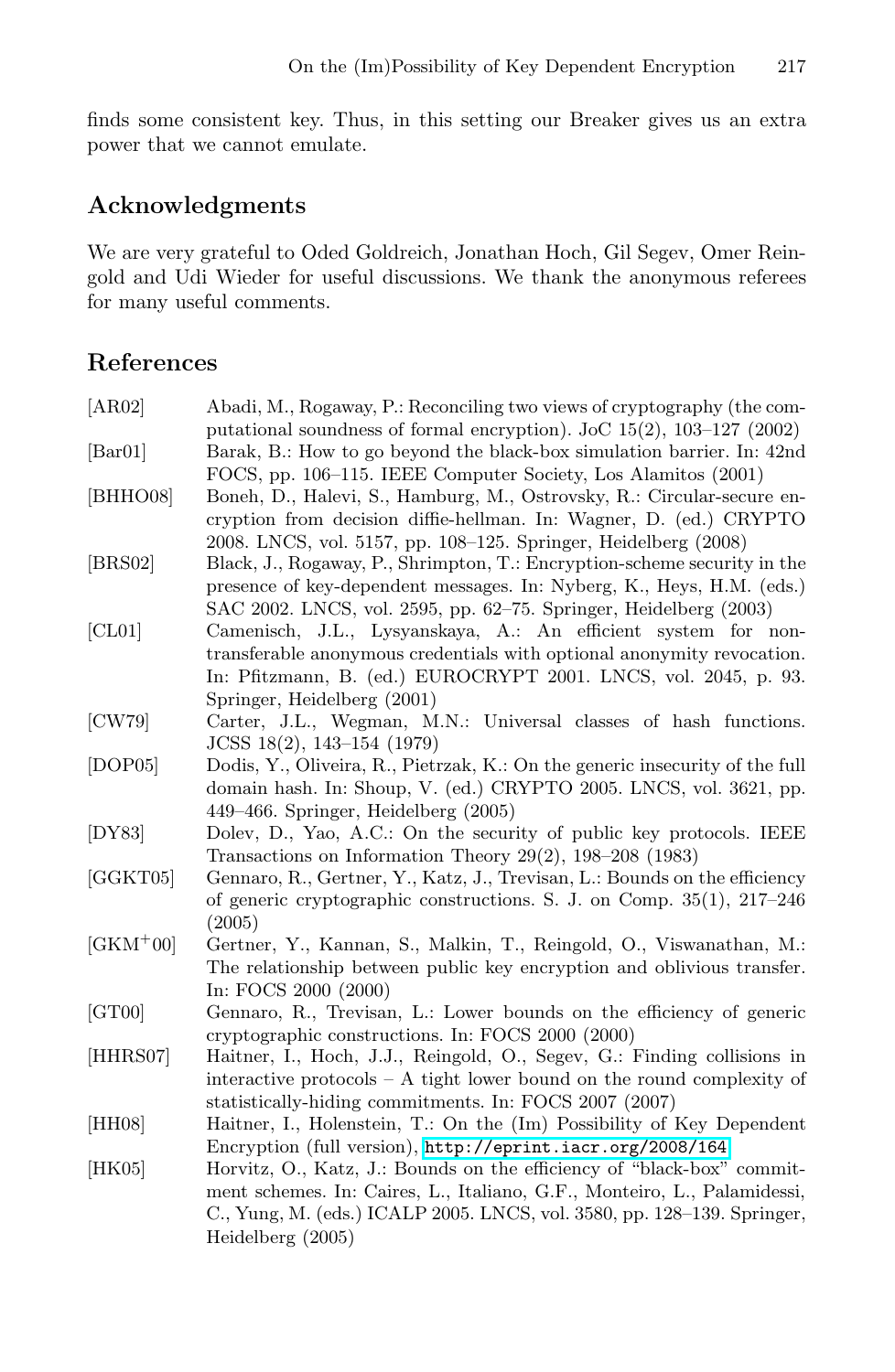- <span id="page-16-9"></span><span id="page-16-8"></span><span id="page-16-2"></span><span id="page-16-1"></span>[HK07] Halevi, S., Krawczyk, H.: Security under key-dependent inputs. In: 14th ACM CCS (2007)
- <span id="page-16-3"></span>[Hof08] Hofheinz, D.: Possibility and impossibility results for selective decommitments. Technical Report 2008/168, eprint.iacr.org (April 2008)
- <span id="page-16-6"></span>[HU08] Hofheinz, D., Unruh, D.: Towards key-dependent message security in the standard model. In: Smart, N.P. (ed.) EUROCRYPT 2008. LNCS, vol. 4965, pp. 108–126. Springer, Heidelberg (2008)
- <span id="page-16-0"></span>[IJK07] Impagliazzo, R., Jaiswal, R., Kabanets, V.: Chernoff-type direct product theorems. In: Menezes, A. (ed.) CRYPTO 2007. LNCS, vol. 4622, pp. 500–516. Springer, Heidelberg (2007)
- <span id="page-16-5"></span><span id="page-16-4"></span>[IR89] Impagliazzo, R., Rudich, S.: Limits on the provable consequences of oneway permutations. In: STOC 1989 (1989)
- [KST99] Kim, J.H., Simon, D.R., Tetali, P.: Limits on the efficiency of one-way permutation-based hash functions. In: FOCS 1999 (1999)
- <span id="page-16-7"></span>[RTV04] Reingold, O., Trevisan, L., Vadhan, S.P.: Notions of reducibility between cryptographic primitives. In: Naor, M. (ed.) TCC 2004. LNCS, vol. 2951, pp. 1–20. Springer, Heidelberg (2004)
- [Rud88] Rudich, S.: Limits on the Provable Consequences of One-Way Functions. PhD thesis, U.C. Berkeley (1988)
- [Sim98] Simon, D.R.: Findings collisions on a one-way street: Can secure hash functions be based on general assumptions? In: Nyberg, K. (ed.) EU-ROCRYPT 1998. LNCS, vol. 1403, pp. 334–345. Springer, Heidelberg (1998)
- [Wee07] Wee, H.M.: One-way permutations, interactive hashing and statistically hiding commitments. In: Vadhan, S.P. (ed.) TCC 2007. LNCS, vol. 4392, pp. 419–433. Springer, Heidelberg (2007)

# **A Gennaro-Trevisan Style Proof of Lemma [3](#page--1-14)**

In this section we prove an alternative non-uniform version of Lemma [3.](#page--1-14)

**Lemma 5 (non-uniform version of Lemma [3\)](#page--1-14).** Let A be a non-uniform adversary that gets h as an auxiliary input and has oracle access to  $\pi$  and Breaker<sup>Dec<sup>π</sup>,h. Assume that A and Dec satisfy the bounds  $\mu_A(n) = \mu_{\text{Dec}}(n) = n^C$ </sup> for some  $C \in \mathbb{N}$ . For  $\varepsilon(n) = 2^{-n^{1/(2C)}}$  we have that  $Pr_{h \leftarrow H, \pi \leftarrow \Pi, y \leftarrow \{0,1\}^n}$  $\mathsf{A}^{(\pi,\text{Breaker}^{\text{Dec}},h)}(y,h) = \pi^{-1}(y) < 3\varepsilon.$ 

Our main tool is the following lemma.

**Lemma 6.** Let A be a non-uniform adversary that gets h as an auxiliary input, and has oracle access to  $\pi$  and Breaker, and assume  $Pr_y[A^{(\pi, \text{Breaker}^{\text{Dec}}, h)}(y,$  $h) = \pi^{-1}(y) \wedge \overline{\text{Bad}(y)} > \varepsilon(n)$ , where  $\text{Bad}(y)$  is the event that  $A(y, h)$  makes a query Breaker<sup>Dec<sup>π</sup>,h<sub>(t, c</sub>) for which  $|\text{Diff}^{\pi}(t, c, h, y)| \geq \mu_{\text{Dec}}(\mu_{\mathsf{A}}(n))^2$ . Then,  $\pi$ </sup> can be described using  $\log((2^n-s(n))!) + 2s(n) \log(\frac{e^{2^n}}{s(n)})$  $+\mu_{\mathsf{A}}(n)^2\mu_{\text{Dec}}(\mu_{\mathsf{A}}(n))$ bits, where  $s(n) = \varepsilon(n)2^n/(2\mu_A(n)(\mu_{\text{Dec}}(\mu_A(n)))^2)$ .

We omit the proof of Lemma  $\overline{5}$  $\overline{5}$  $\overline{5}$  in this version, it is obtained from Lemma  $\overline{6}$ .